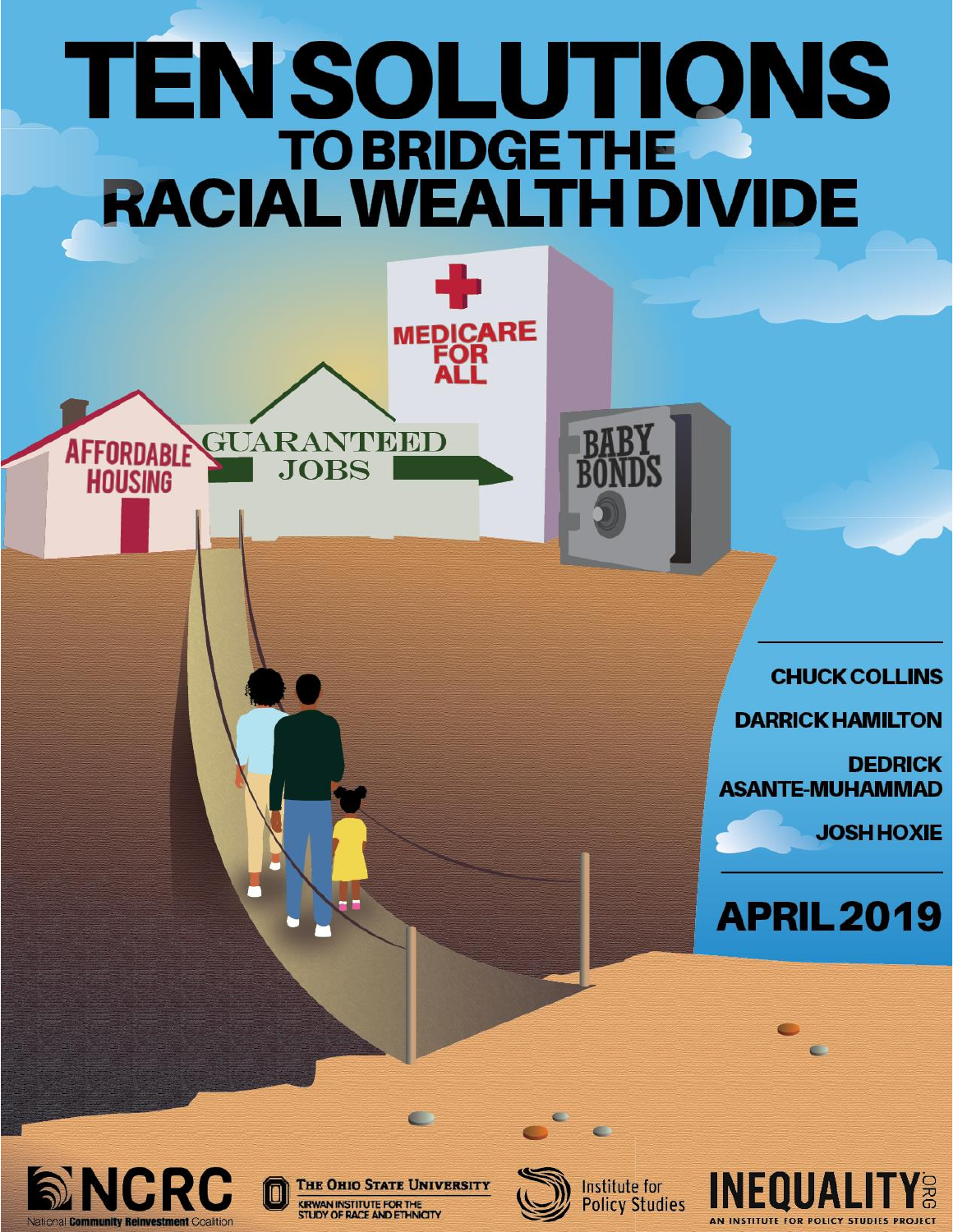#### **CO-AUTHORS:**

**Dedrick Asante-Muhammad** is the director of the Bridging the Divide project at the Institute for Policy Studies where he is an Associate Fellow. He is also Chief of Equity and Inclusion at NCRC, the National Community Reinvestment Coalition, where he oversees NCRC's Fair Housing, Fair Lending and Small Business programs.

**Chuck Collins** directs the Program on Inequality and the Common Good at the Institute for Policy Studies, where he also co-edits Inequality.org. His most recent book is *Is Inequality in America Irreversible?* from Polity Press and in 2016 he published *Born on Third Base: A One Percenter Makes the Case for Tackling Inequality, Bringing Wealth Home, and Committing to the Common Good.* 

**Darrick Hamilton** is the executive director of the Kirwan Institute for the Study of Race and Ethnicity at The Ohio State University. In addition, Professor Hamilton holds a primary faculty appointment in the John Glenn College of Public Affairs, with courtesy appointments in the departments of economics and sociology in the College of Arts and Sciences at The Ohio State University.

**Josh Hoxie** directs the Project on Opportunity and Taxation at the Institute for Policy Studies and co-edits Inequality.org. He has co-authored a number of reports on topics ranging from economic inequality, to the racial wealth divide, to philanthropy.

**Acknowledgements:** We received significant assistance in the production of this report. We would like to thank Sarah Gertler for cover and graphics. We'd also like to thank our colleagues at the Institute for Policy Studies, especially Jessicah Pierre, Domenica Ghanem, and Negin Owliaei.

The **Institute for Policy Studies** (www.IPS-dc.org) is a multi-issue research center that has been conducting path-breaking research on inequality for more than 20 years.

The **IPS Program on Inequality and the Common Good** was founded in 2006 to draw attention to the growing dangers of concentrated wealth and power, and to advocate policies and practices to reverse extreme inequalities in income, wealth and opportunity.

The **Inequality.org** website (http://inequality.org/) provides an online portal into all things related to the income and wealth gaps that divide us, in the United States and throughout the world**. Subscribe to our weekly newsletter at Inequality.org or follow us on Twitter and Facebook: @inequalityorg** 

#### **Institute for Policy Studies National Office**

1301 Connecticut Ave NW, Suite 600, Washington, DC 20036 | Web: [www.ips-dc.org](http://www.ips-dc.org/) Twitter: @IPS\_DC | Facebook: <http://www.facebook.com/InstituteforPolicyStudies>

#### **Institute for Policy Studies New England Office**

30 Germania Street, Building L, Jamaica Plain, MA 02130 © 2019 Institute for Policy Studies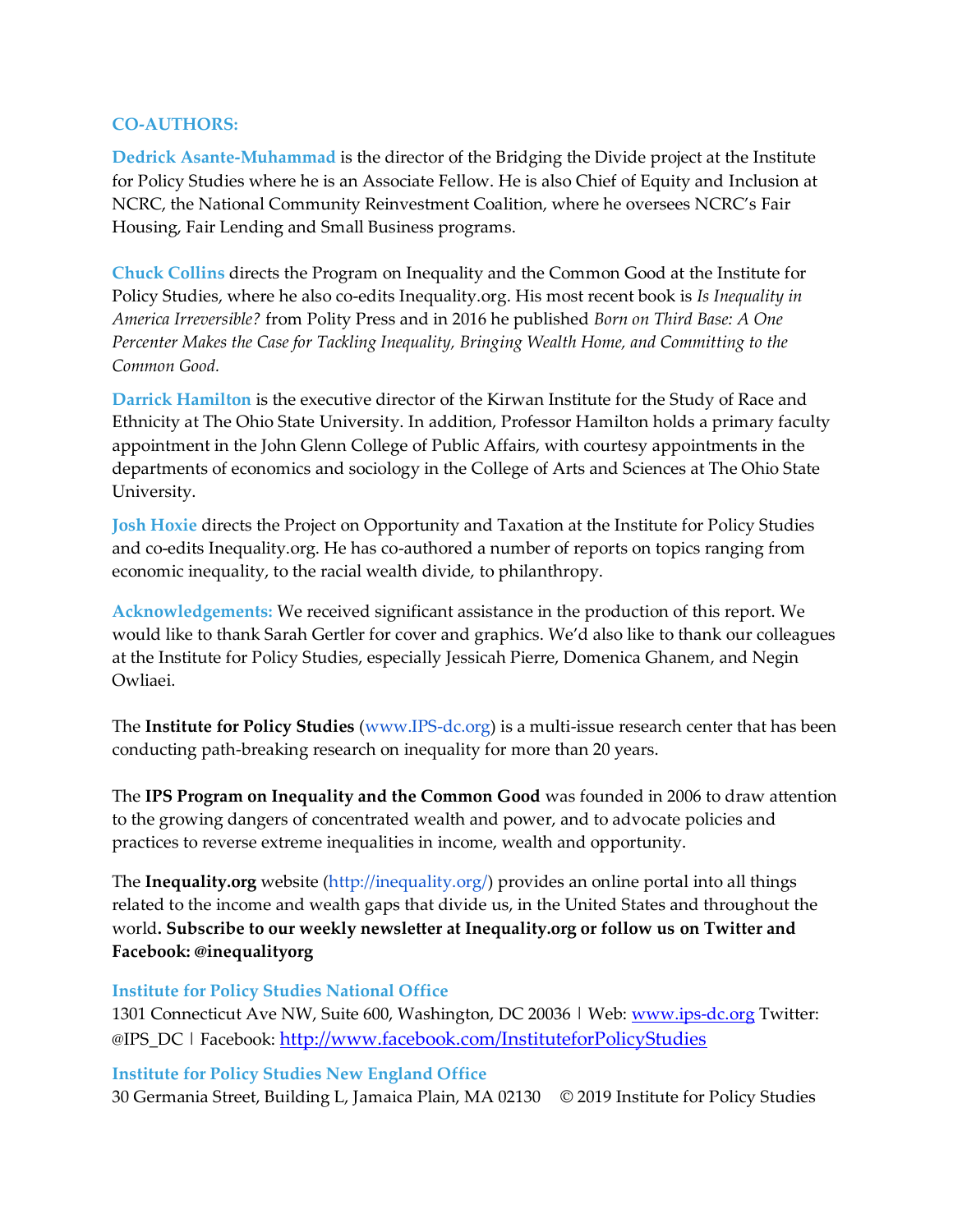## **CONTENTS**

| <b>Executive Summary</b>                  | 1  |
|-------------------------------------------|----|
| <b>Introduction</b>                       | 5  |
| <b>The Racial Wealth Divide: A Primer</b> | 6  |
| <b>False Solutions</b>                    | 9  |
| <b>Solutions</b>                          | 11 |
| <b>Programs</b>                           | 11 |
| <b>Power</b>                              | 18 |
| <b>Process</b>                            | 22 |
| <b>Conclusion</b>                         | 25 |
| <b>End Notes</b>                          | 27 |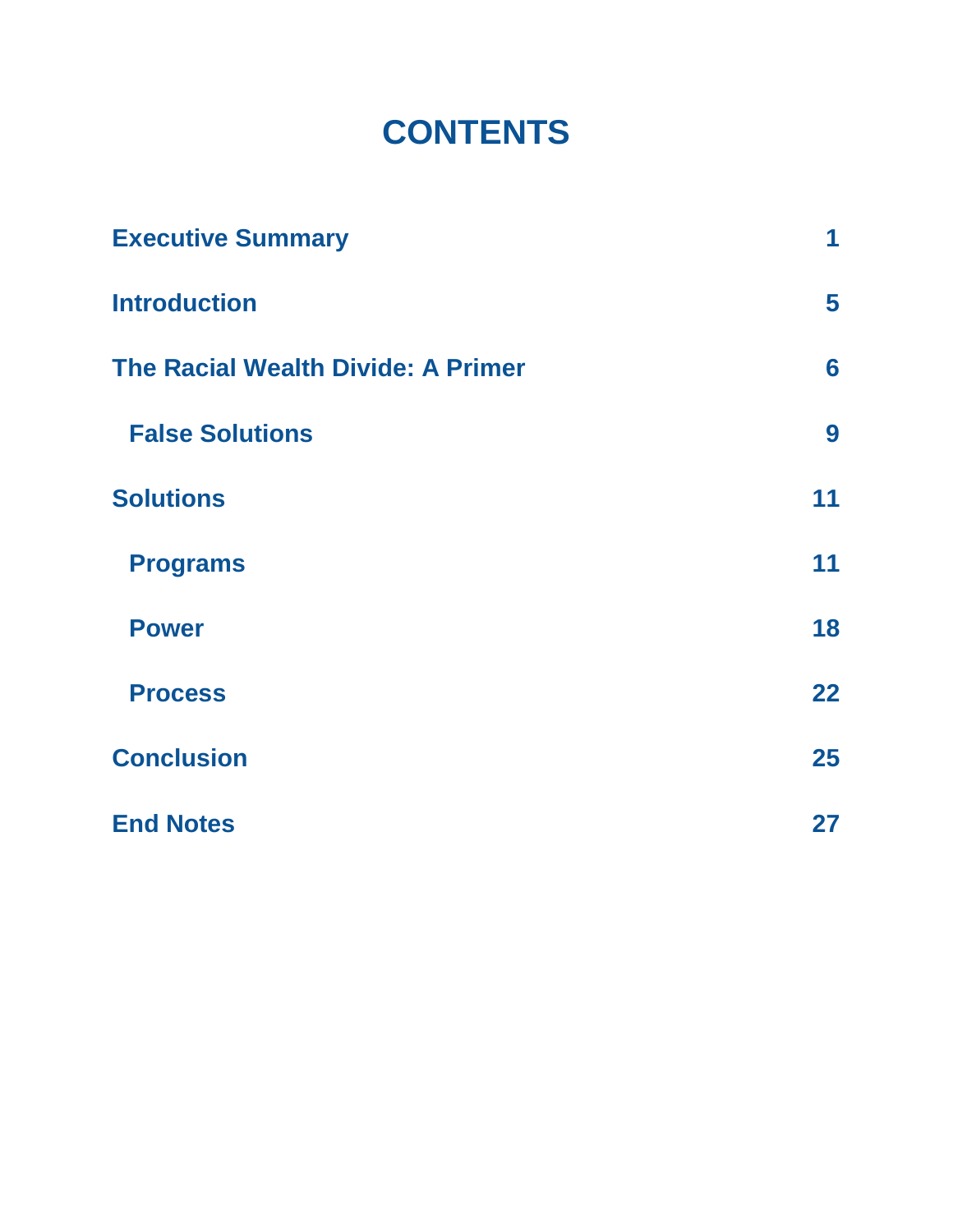### **Executive Summary**

<span id="page-3-0"></span>The deep and persistent racial wealth divide will not close without bold, structural reform. It has been created and held in place by public policies that have evolved over time including slavery, sharecropping, Jim Crow, white capping, red lining, mass incarceration, and predatory subprime lending among many others. The racial wealth divide is greater today than it was nearly four decades ago, and trends point to its continued widening.

In this report, we offer 10 bold solutions broken into three categories: Programs, Power and Process. These solutions are designed to strike at the structural underpinnings holding the racial wealth divide in place while inspiring activists, organizers, academics, journalists, legislators and others to think boldly about taking on this incredibly important challenge. This summary outlines the 10 solutions, gives a snapshot of the latest racial wealth divide data, and offers a warning against false solutions.

### **Programs**

### **1. Baby Bonds**

The source of the racial wealth gap is grounded in endowment, the unequal and unfair distribution of inherited advantage. Baby bonds, as colloquially described today, was originally conceived by Darrick Hamilton, a co-author of this report, and presented in print by Hamilton and William Darity Jr. Baby Bonds are an essential program to balance the historical injustices that created the racial wealth divide in a manner that is both universal and race conscious. Baby bonds are federally managed accounts set up at birth for children and endowed by the federal government with assets that will grow over time. When a child reaches adulthood, they can access these funds/use these assets for education, to purchase a home or to start a business. One recent study shows that a baby bond program has the potential to reduce the current black-white wealth gap by more than tenfold. Another study shows that had a baby bond program been initiated 40 years ago, the Latinx-white wealth divide would be closed by now and the blackwhite wealth divide would have shrunk by 82 percent.

**2. Guaranteed Employment and a Significantly Higher Minimum Wage**  Black and Latinx workers are twice as likely as white workers to be among the "working poor," meaning they have a job, but that job doesn't pay enough to cover basic living expenses. Likewise, the black-white unemployment ratio has consistently remained roughly 2:1. Bridging the racial wealth divide requires more than just "more jobs"; it demands good jobs that pay a living wage for everyone who is able to work. A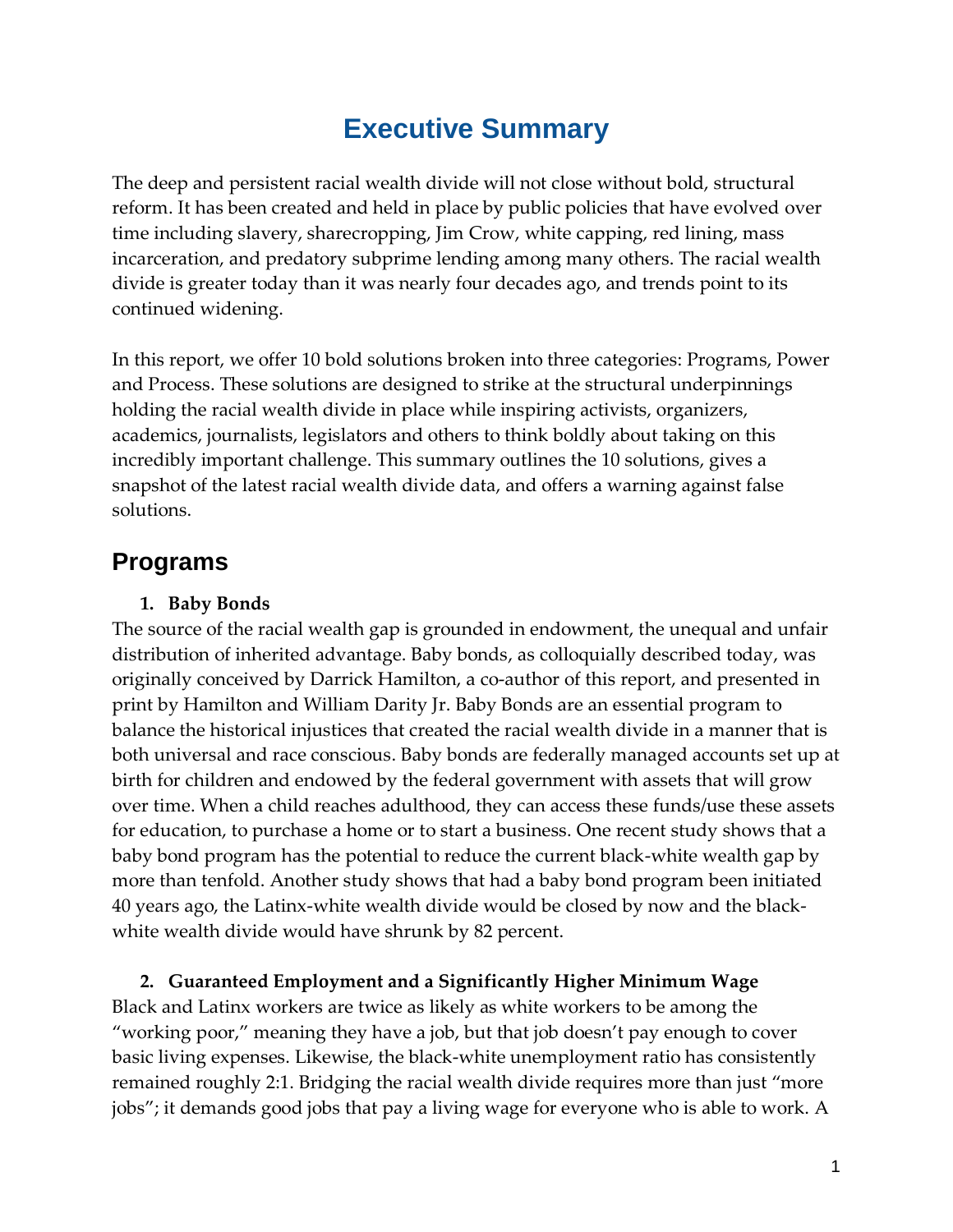federal job guarantee would provide universal job coverage for all adult Americans and eliminate involuntary unemployment. It would offer existing workers a viable alternative to jobs with low wages, inadequate benefits and undesirable working conditions. Moreover, the work would be used to create and improve our nation's physical and human public infrastructure.

The current federal minimum wage is lower than the cost of living in every city in the country. Moreover, at every education level, blacks are twice as likely to be unemployed compared to their similarly educated white peers. We recognize that income and wealth are conceptually different, and that the racial wealth divide persists through the income distribution. Nonetheless, the income from a federal job guarantee will limit the racially disproportionate exposure to predatory finance practices (e.g. wealth stripping debt traps) resulting from inadequate income, unemployment and income volatility.

### **3. Invest in Affordable Housing**

Affordable housing remains out of reach for millions of families. A comprehensive approach like the "American Housing and Economic Mobility Act" is needed to ameliorate historical injustices in housing and to address the current crisis. Perhaps the most direct way the bill works to reduce the racial wealth divide is by including a provision that provides down payment assistance to first-time homebuyers living in formerly redlined or officially segregated areas. Three out of four neighborhoods that were redlined are still low income showing the long-term effect of this policy on cities. Safeguards would need to be considered to prevent the moral hazards of subsidizing unintended recipients gaming the policy and hastening displacement of intended recipients via gentrification.

### **4. Medicare for All**

People of color accounted for more than half of the total 32 million non-elderly uninsured in 2016. Poor access to health care and poor health outcomes are inextricably tied to race in the United States. The privatized healthcare system in the United States continues to leave behind millions of families, despite progress made by the Affordable Care Act. This deeply unfair and immoral system leaves low-income and low-wealth people in the most vulnerable position of choosing between forgoing the care they need and financial ruin. The number one cause of bankruptcy in the United States is an illness to oneself or a family member. Medicare for All would remove the burden and stigma associated with finances at the point of the delivery of medical care. Medicare for All would guarantee high quality healthcare as a human right, not a privilege.

### **5. Postal Banking**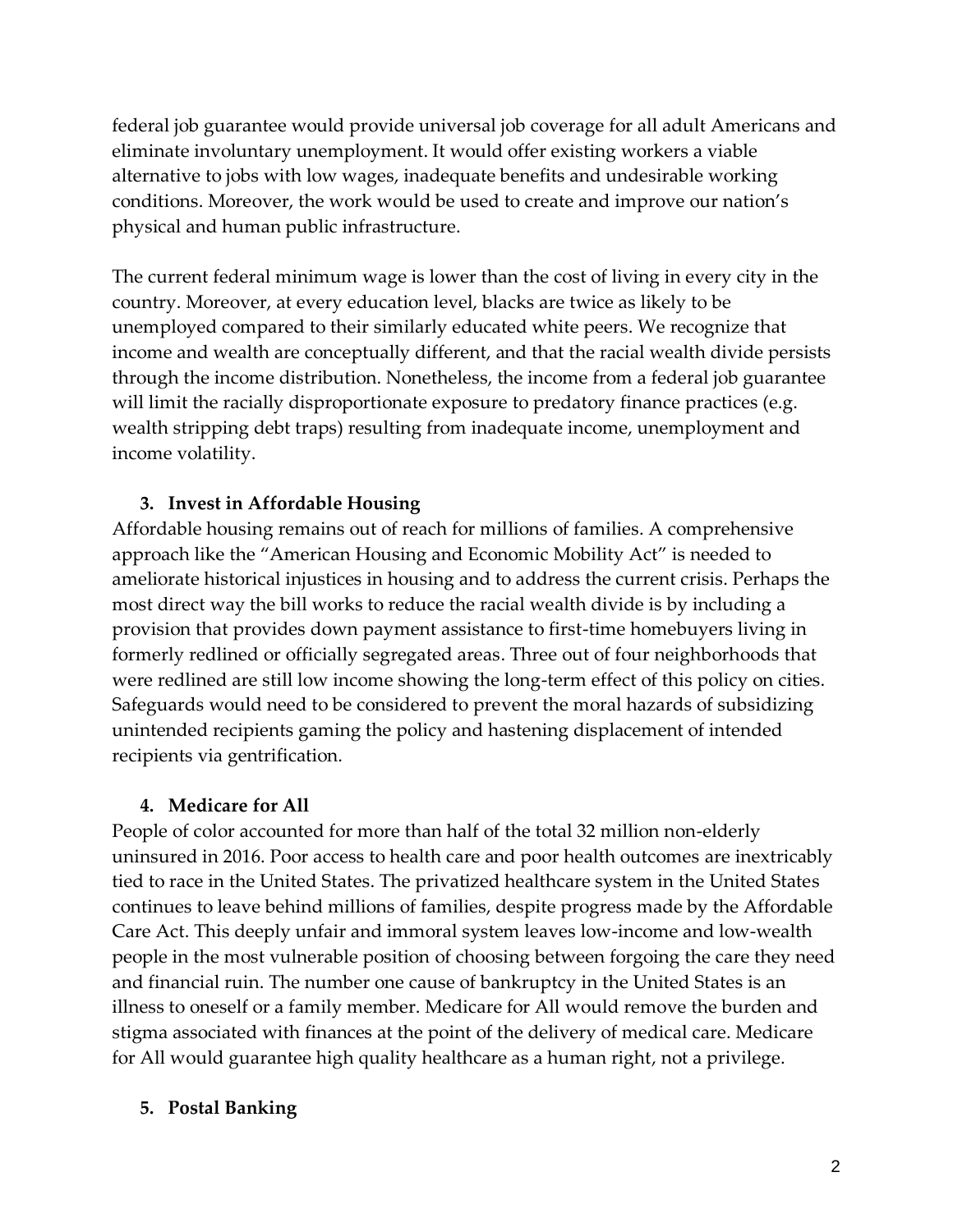The number of unbanked families remains stubbornly high in this country, with the FDIC reporting that about 10 million American families lack bank accounts. Predatory financial services targeting low-wealth, unbanked families thrive due to the lack of competition from a public banking option. People of color are particularly vulnerable to being unbanked, as are rural populations, the very young and the elderly. The postal service is uniquely positioned to provide essential financial services to these families including short term, low-level loans to address income volatility.

### **Power**

#### **6. Significantly Raise Taxes on the Ultra-Wealthy**

The growing concentration of wealth has translated to a monopolization of economic and political power by the ultra-wealthy. The tiny group that controls the vast majority of the nation's private wealth is overwhelmingly white and have been the primary beneficiaries of the past four decades of economic growth and historically low tax rates. Significantly raising taxes on the ultra-wealthy serves both the intrinsic value of reducing the corrupting influence of plutocratic power, as well as the instrumental value of producing significant public revenue that can be invested in creating wealth building opportunities for those who have been blocked from generating wealth.

#### **7. Turn Upside-Down Tax Expenditures Right-Side Up**

Federal tax subsidies, estimated at over \$600 billion per year, are currently skewed dramatically to ensure the wealthy are able to become wealthier. Shifting these tax expenditures toward wealth-building programs for low-wealth people, particularly those of color, would have a monumental impact in reducing the racial wealth divide and solving economic inequality more broadly.

### **Process**

#### **8. Congressional Committee on Reparations**

For decades, Congress has considered the topic of reparations, but never created a formal commission to take on the issue or grapple with what it would really look like. In 2008, the House of Representatives passed a resolution issuing a symbolic formal apology for slavery and Jim Crow. Unfortunately, this resolution did not acknowledge the ongoing injustice created by this history and did not move forward any effort to address this injustice. Legislation like HR 40, championed for many years by now retired Rep. John Conyers (D-MI-13) and currently by Rep. Sheila Jackson Lee (D-TX-18), proposes to create a commission to study the issue and then propose what an apology and policy might look like.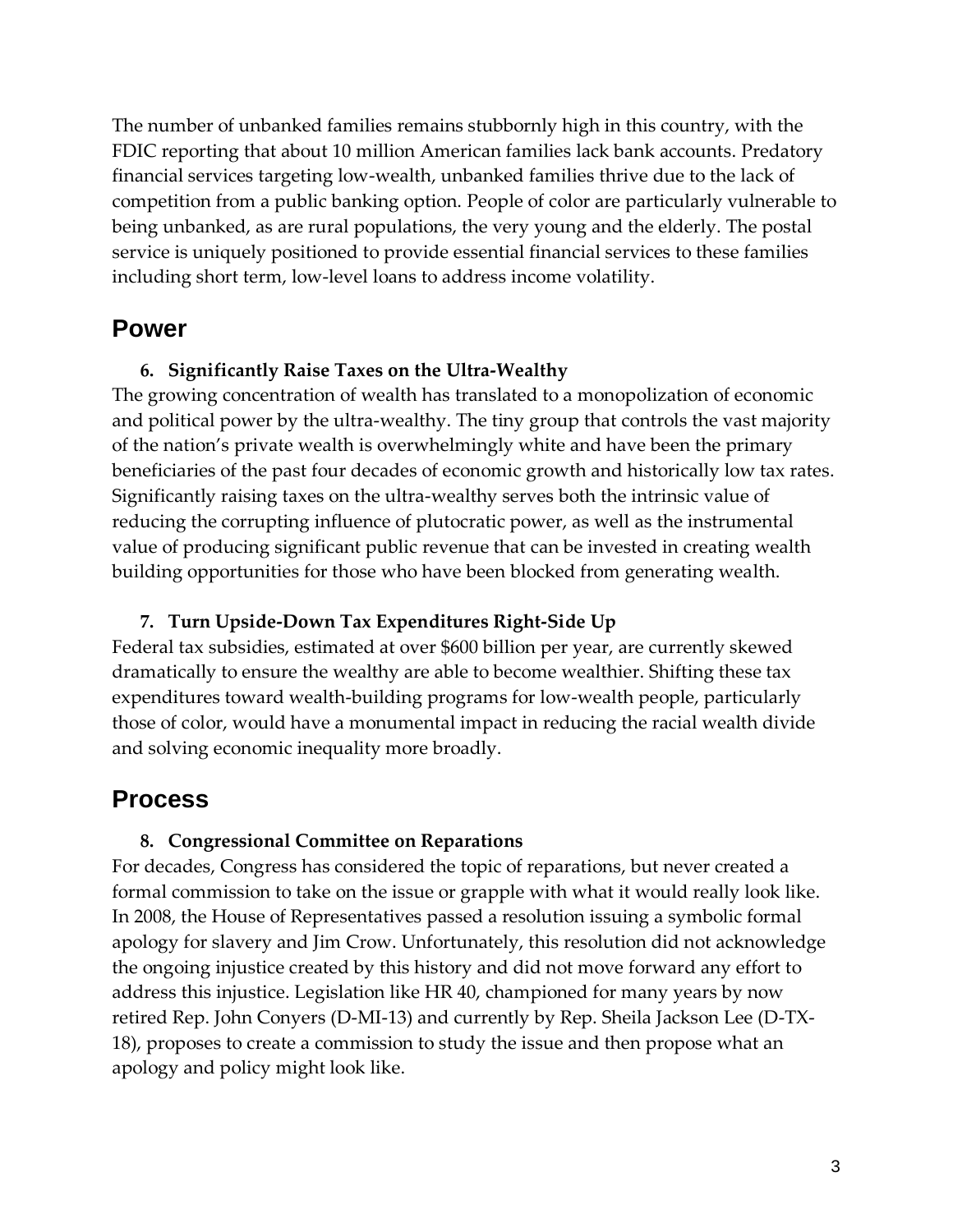### **9. Improve Data Collection on Race and Wealth**

It is difficult to understand the breadth and scope of the racial wealth divide without the necessary data on the full range of racial diversity in the United States. The collection of localized data, that includes information on household assets and debt disaggregated by respondent race, ethnicity, tribal affiliation and ancestral origin, would to provide better insight into the nation's racial and economic differences.

### **10. Racial Wealth Analysis**

Analytical tools like the "Racial Wealth Audit" from the Institute on Assets and Social Policy (IASP) and the "Racial Equity Toolkit" from the Government Alliance on Racial Equity (GARE), provide a framework to assess how legislation will widen or narrow the divide. If closing the racial wealth divide is to be a priority, adopting a framework to assess public policy through a racial equality lens is essential to understand the impact and potential unintended consequences of legislation on the racial wealth divide.

### **Racial Wealth Divide Snapshot**

- Between 1983 and 2016, the median black family saw their wealth drop by more than half after adjusting for inflation, compared to a 33 percent increase for the median white household.
- The Forbes 400 richest Americans own more wealth than all black households plus a quarter of Latinx households.
- Black families are about 20 times more likely to have zero or negative wealth (37 percent) than they are to have \$1 million or more in assets (1.9 percent). Latinx families are 14 times more likely to have zero or negative wealth (32.8 percent) than they are to reach the millionaire threshold (2.3 percent). White families are equally likely to have zero or negative wealth (about 15 percent) as they are to be a millionaire (15 percent).

### **False Solutions:**

● Changes in individual behavior will not close the racial wealth divide, only structural systemic policy change can do that. Adjustments to black and Latinx education rates, homeownership, savings and employment do not greatly reduce the racial wealth divide due to the structural underpinnings holding the racial wealth divide in place.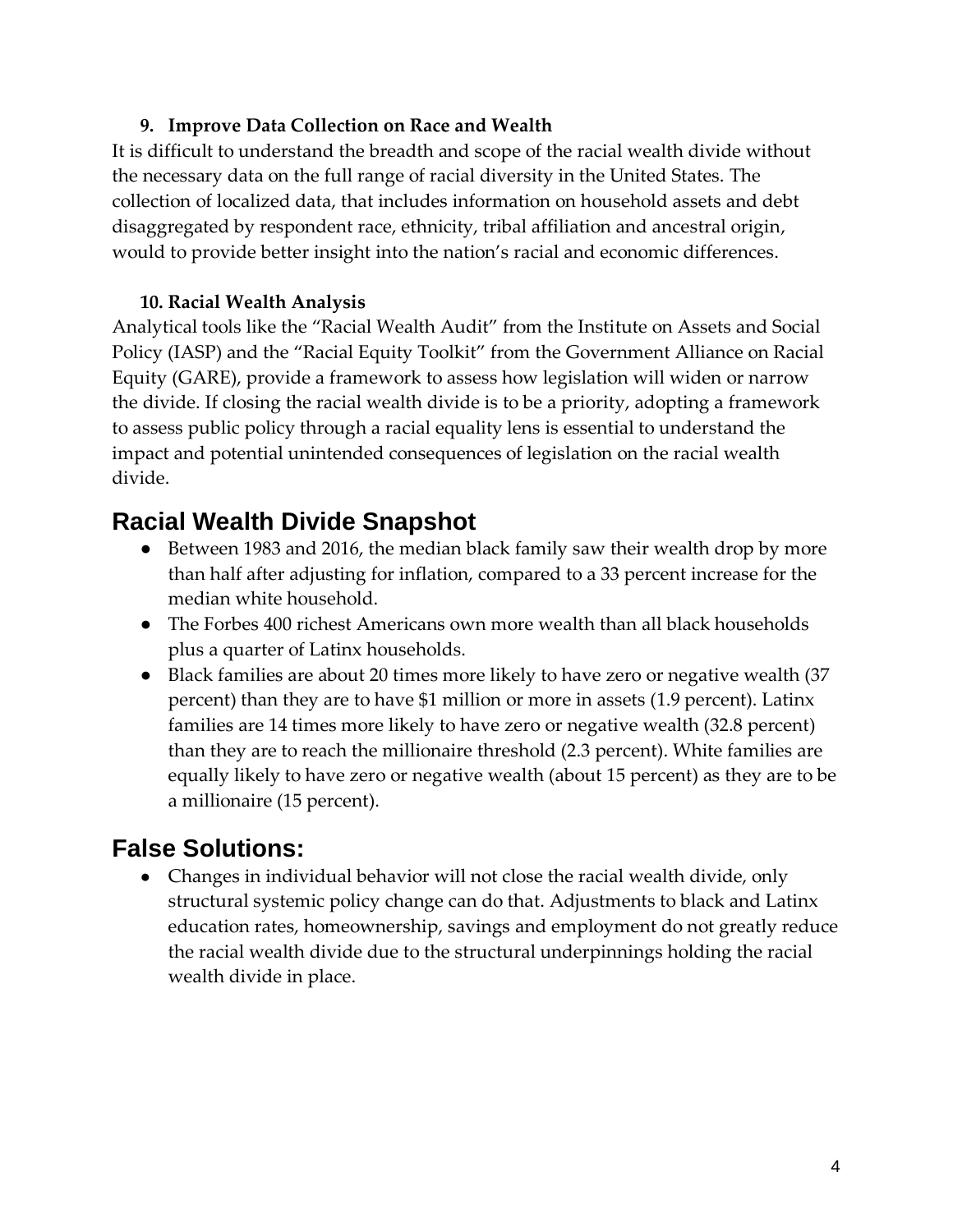### <span id="page-7-0"></span>**Introduction**

A tremendous amount of research has been conducted in recent years depicting the vast divide between the ultra-wealthy and the rest of the country. A small but significant portion of this research has focused on inequality through a racial lens, looking at how economic disparities cut across race. This research into the racial wealth divide has contributed to increasing public understanding of just how deeply divided our economy and society is today.

We at the Institute for Policy Studies, the Kirwan Institute for the Study of Race and Ethnicity at The Ohio State University, and the National Community Reinvestment Coalition (NCRC) have been at the forefront of this research and advocacy by working with our allies to produce cutting edge reports, proposals and analysis on the divide. Our recent contributions include "The Color of Wealth in Miami"<sup>1</sup> by the Kirwan Institute (along with the Samuel DuBois Cook Center on Social Equity at Duke University and the Insight Center for Community Economic Development), "Dreams Deferred: How Enriching the 1 Percent Widens the Racial Wealth Divide"<sup>2</sup> by the Institute for Policy Studies and "HOLC 'Redlining' Maps: The Persistent Structure of Segregation and Economic Inequality"<sup>3</sup> by NCRC.

Some of the data in this report comes from our organizations' prior work, although our intent is not to repackage or repeat. In this report we intend to present a clear and actionable menu of public policies and actions to not merely tinker with, but dramatically reduce the unjust racial wealth divide.

While it is clearly not the priority of the current presidential administration, or Congress as a whole, to adopt policies to substantially address the racial wealth divide, momentum is building and there is a potential for the political winds to propel us towards a government that will. Nonetheless, there are aspects of our proposals which could be implemented at state and local levels, where there may be political will and philanthropic support.

This report seeks to offer bold ideas for policy makers, organizers, activists, journalists, academics, students and citizens who are concerned about the current trajectory we are on and want to take a different path. The solutions offered here are far from all-encompassing and do not represent an exhaustive listing of all the available policy levers that may have an impact. Rather, we present a case to move beyond smallthinking and piecemeal reforms towards policy solutions that strike at the heart of what's contributing to the stark economic divisions that exist in the United States.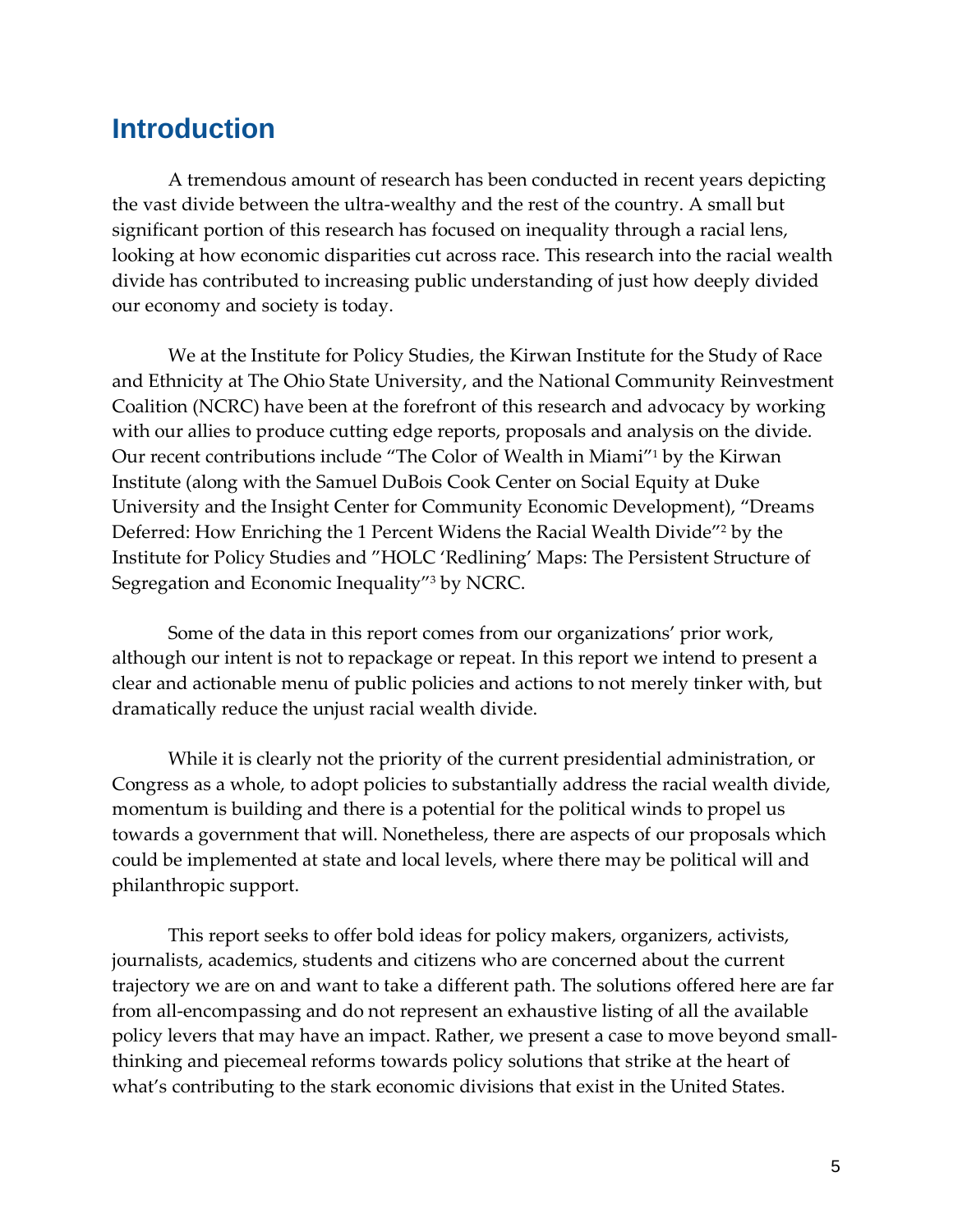### <span id="page-8-0"></span>**The Racial Wealth Divide: A Primer**

Before diving into the solutions on how we as a society can move towards closing the racial wealth divide, it's important to understand what we mean when we talk about the racial wealth divide. This section presents key findings from recent studies on economic inequality presented here to provide a baseline understanding of how race and wealth intersect. Also outlined in this section are the often-repeated canards about the racial wealth divide that falsely conflate the structural inequality inherent in today's economy with individual behavior. The racial wealth divide is a structural problem that requires structural solutions if we are to make any progress in closing it. Debunking false solutions is critical to moving forward the serious policy interventions outlined in the next section of this report.

Wealth can be simply understood as the sum total of what a family owns minus what they owe. Sometimes referred to as net worth, household wealth is a measure of total assets minus liabilities, or debt. Wealth is critical to economic stability. More so than income or employment rates or other leading economic indicators, wealth reflects a family's ability to overcome unexpected financial challenges. It is often the difference between whether a financial setback like a job-loss or a medical emergency appears as a minor unpleasantry or leaves a family in financial ruin. Moreover, wealth provides the collateral security to attain financial stability, take risks and acquire additional wealth; as well as the resources to make intergenerational transfers that seed financial stability and mobility for future generations.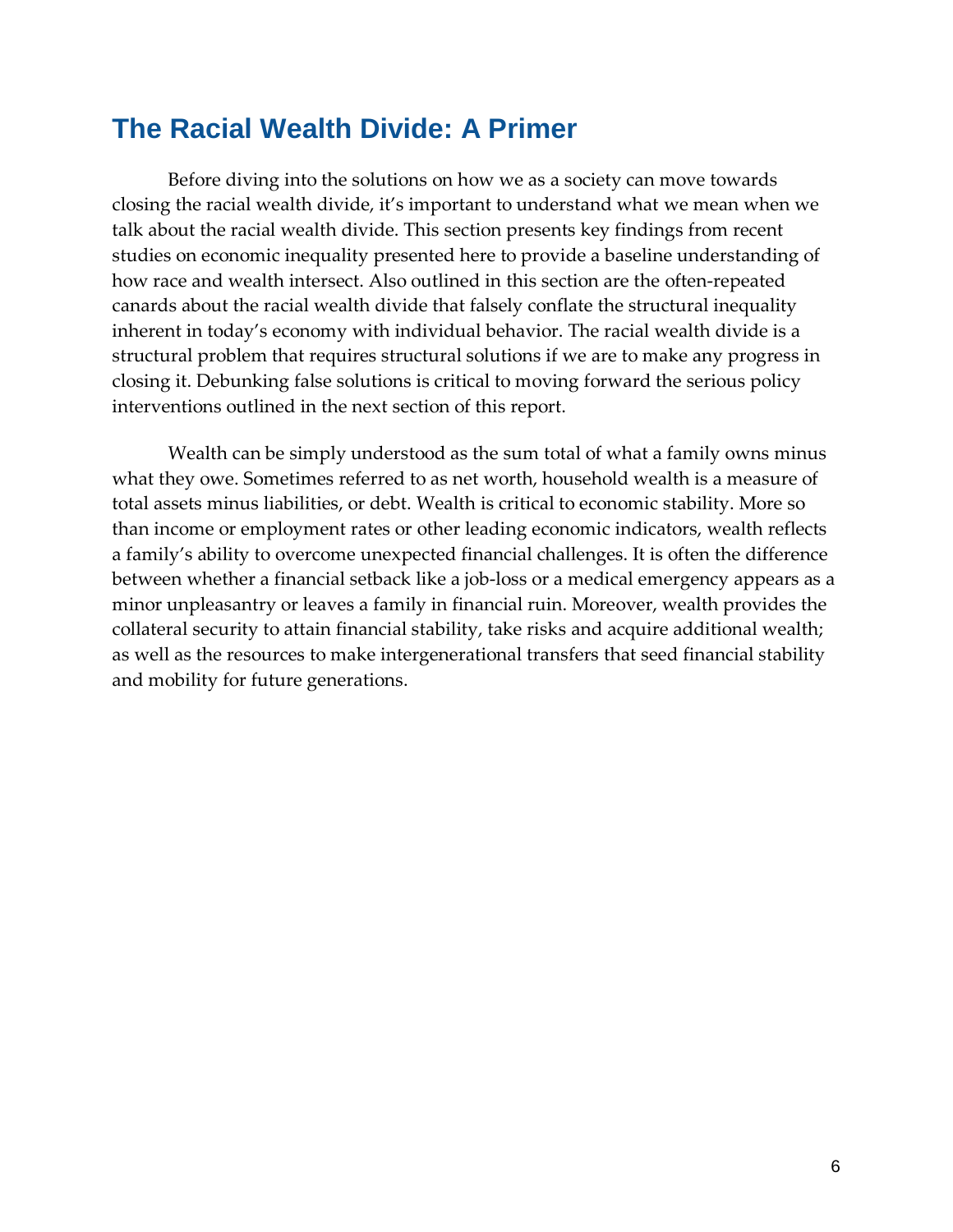

The Institute for Policy Studies' *Dreams Deferred* report utilized the triannual Federal

Reserve Survey of Consumer Finances to reveal how wealth is skewed along racial lines in the United States.<sup>4</sup> The study found that the median black family today owns practically no wealth, just \$3,600 in 2018. This figure is just two percent of the \$147,000 the median white family owns. The median Latinx family has assets worth \$6,600 just four percent as much as the median white family. Put differently, the median white family has 41 times more wealth than the median black family and 22 times more wealth than the median Latinx family.

It's important to note that we largely focus on median wealth figures rather than mean, or average. The nomenclature and discourse regarding the racial wealth divide is generally in reference to the median (i.e. what is "typical.") The racial wealth divide at the median compares the typical black household to the typical white household. However, the mean racial wealth divide between blacks and whites is much larger than the median due to the high concentration of wealth in the hands of an extremely small proportion of overwhelmingly white families. Because the median measure represents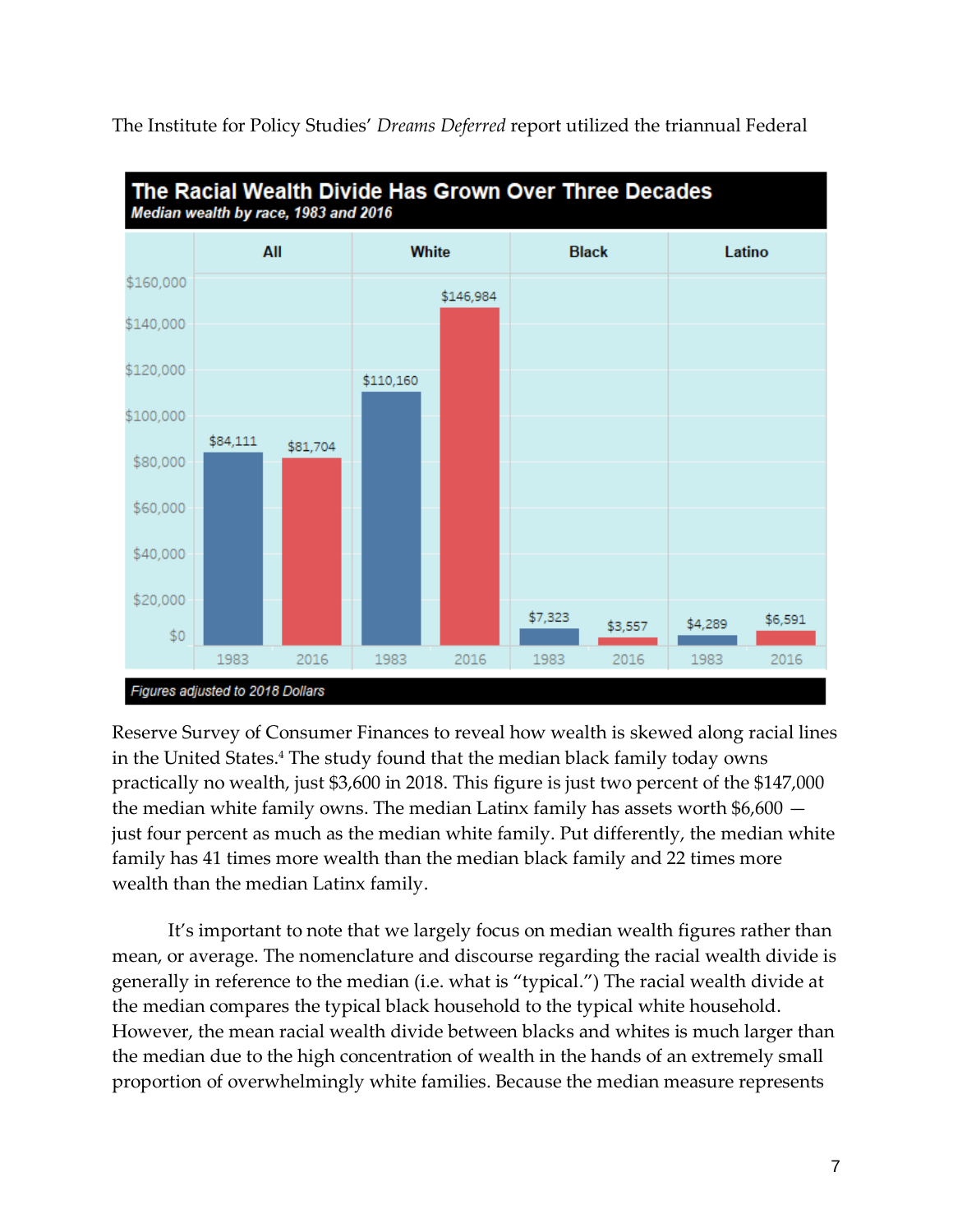comparisons between typical families, for the most part the policies in this report are considered in relation to the median.

Looking at median household wealth over time shows that the racial wealth divide is expanding, not closing. Between 1983 and 2016, the median black family saw their wealth drop by more than half after adjusting for inflation. The median white families, on the other hand, saw their wealth jump by a third. The median Latinx family saw their wealth rise marginally and has yet to top \$10,000.

This growing divide has occurred at a time when wealth has shifted largely into the hands of the very wealthy. Since the early 1980s, the number of households with \$10 million or more skyrocketed by 856 percent. The richest 0.1 percent have seen their wealth jump 133 percent. Meanwhile, the proportion of all U.S. households with zero or negative wealth, meaning their debts exceed the value of their assets, has grown from 1 in 6 in 1983 to 1 in 5 households today. However, this loss of wealth is not evenly borne among racial groups. Thirty-seven percent of black families and 33 percent of Latinx families have zero or negative wealth, compared to just 15.5 percent of white families.

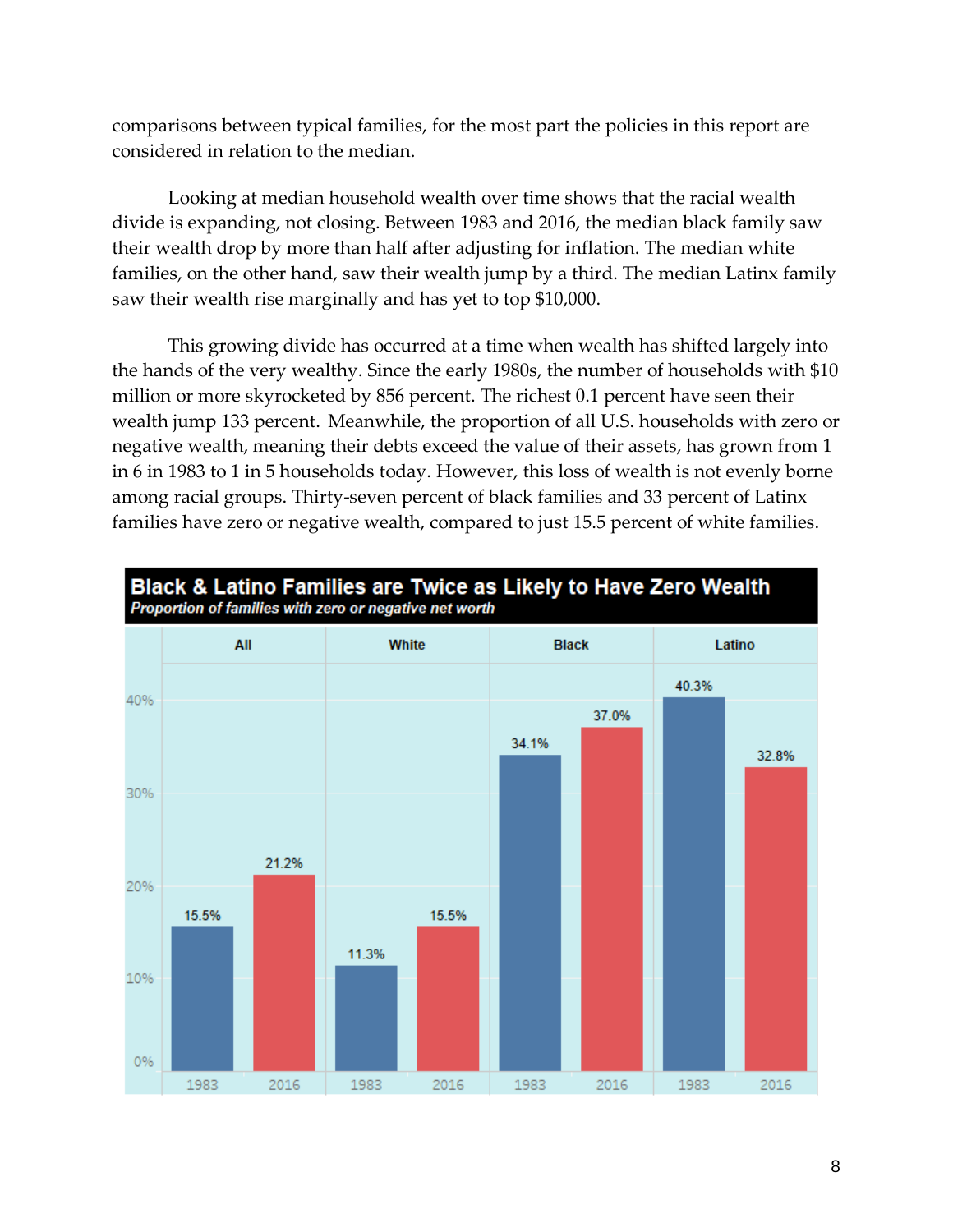Unfortunately, the growing racial wealth divide described above was compounded by tax cuts passed by Congress in December 2017. A recent study by Prosperity Now and the Institute on Taxation and Economic Policy titled, "Race, Wealth and Taxes: How the Tax Cuts and Jobs Act Supercharges the Racial Wealth Divide," and a report by the Roosevelt Institute entitled, "The Hidden Rules of Race Embedded in the New Tax Law," looked at the how racial disparity, including the racial wealth divide, will grow as a result of the Tax Cuts and Jobs Act of 2017, commonly known as the Trump tax cuts.5,6

"Of the nearly \$275 billion within the Tax Cuts and Jobs Act in 2018," the Prosperity Now study found that "\$218 billion (80 percent) goes to white households. On average, white households will receive \$2,020 in cuts, while Latino households will receive \$970 and black households receive \$840." This is because the tax package heavily skewed towards high-income households who are mostly white. White households in the top one percent of earners received \$143 a day from the tax cuts while middle-class households (earning between \$40,000 and \$110,000) received just \$2.75 a day. While the media coverage of the tax package and the public statements of the bill's backers did not explicitly state that it would directly contribute to increasing the racial wealth divide, this was the impact, intended or otherwise.

#### <span id="page-11-0"></span>**False Solutions**

Wealth is not the only measure that shows how divided economic prosperity in the United States is among racial groups. Employment, income, homeownership, stock ownership, entrepreneurship and virtually every other economic indicator shows a stark divide around race.<sup>7</sup> Many commentators look at this data and come to the conclusion that this outcome is the result of individual behavior. A series of recent studies shows that this is indeed not the case.

A 2018 report co-authored by Darrick Hamilton as well as colleagues from the Samuel DuBois Cook Center on Social Equity at Duke University and the Insight Center for Community Economic Development titled, "What We Get Wrong About Closing the Racial Wealth Gap," took on this argument directly looking specifically at the blackwhite wealth divide.<sup>8</sup> The authors state, "Blacks cannot close the racial wealth gap by changing their individual behavior." They go on to list and debunk 10 popular myths about individualized behavior that blacks could take as a group in substantially closing the divide. These include going to college, working harder, buying a house, "banking black," saving more, improving financial literacy rates and entrepreneurship rates, improving "personal responsibility," emulating "model minorities," or increasing two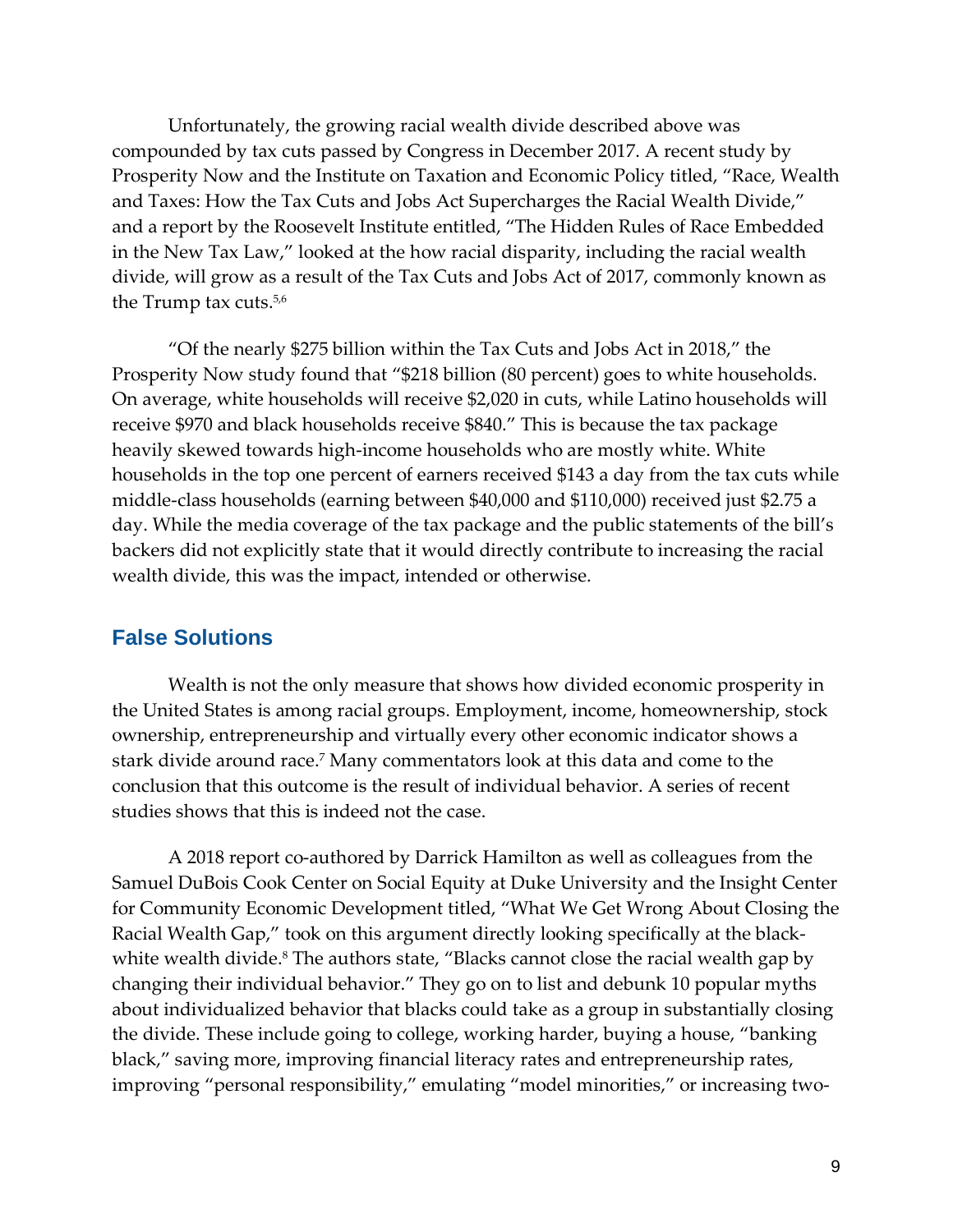parent households. In fact, many of the racial differences in the outcomes above result from the racial wealth divide itself. In other words, for instance, much of the racial difference in college completion, labor market performance, homeownership, entrepreneurial activity, etc. is a product of blacks having less resources in the first place. The authors point out that changing each or all of these individual behaviors does not change the underlying structures of economic white supremacy that facilitated and keeps the racial wealth divide in place.

This study builds off some of the authors' earlier report, "Umbrellas Don't Make It Rain," which examined the same topic.<sup>9</sup> This study looked at the impact of what some of these individual decisions have on wealth accumulation and found, among other findings that,

> Black families whose heads graduated from college have about 33 percent less wealth than white families whose heads dropped out of high school. The poorest white families—those in the bottom quintile of the income distribution— have slightly more wealth than black families in the middle quintiles of the income distribution. The average black household would have to save 100 percent of their income for three consecutive years to overcome the obstacles to wealth parity by dint of their own savings activity.

The authors go on to conclude that the best indicator for a family's wealth accumulation is the amount of wealth they inherit from their family. A similar 2017 study from the Institute on Assets and Social Policy and Demos titled, "The Asset Value of Whiteness," came to a similar conclusion.<sup>10</sup> Changing how much black families work, spend, save or are educated does not close the racial wealth divide because white families who work, spend, save or are educated at the same degree generate more wealth. For example, they find that, "the median white adult who attended college has 7.2 times more wealth than the median black adult who attended college and 3.9 times more wealth than the median Latino adult who attended college." Another example they point out is, "the average white household spends 1.3 times more than the average black household of the same income group."

As the title of their study suggests, there is an asset value to whiteness that is impossible for individual behavior change to overcome. That is not to say that whites and nonwhites alike can't improve their economic circumstances by their own actions, but individual action does not overcome racist structured economic policy. Things like home ownership, higher education and a diverse financial portfolio are important to strengthening economic security, but the greatest barriers to these assets is a lack of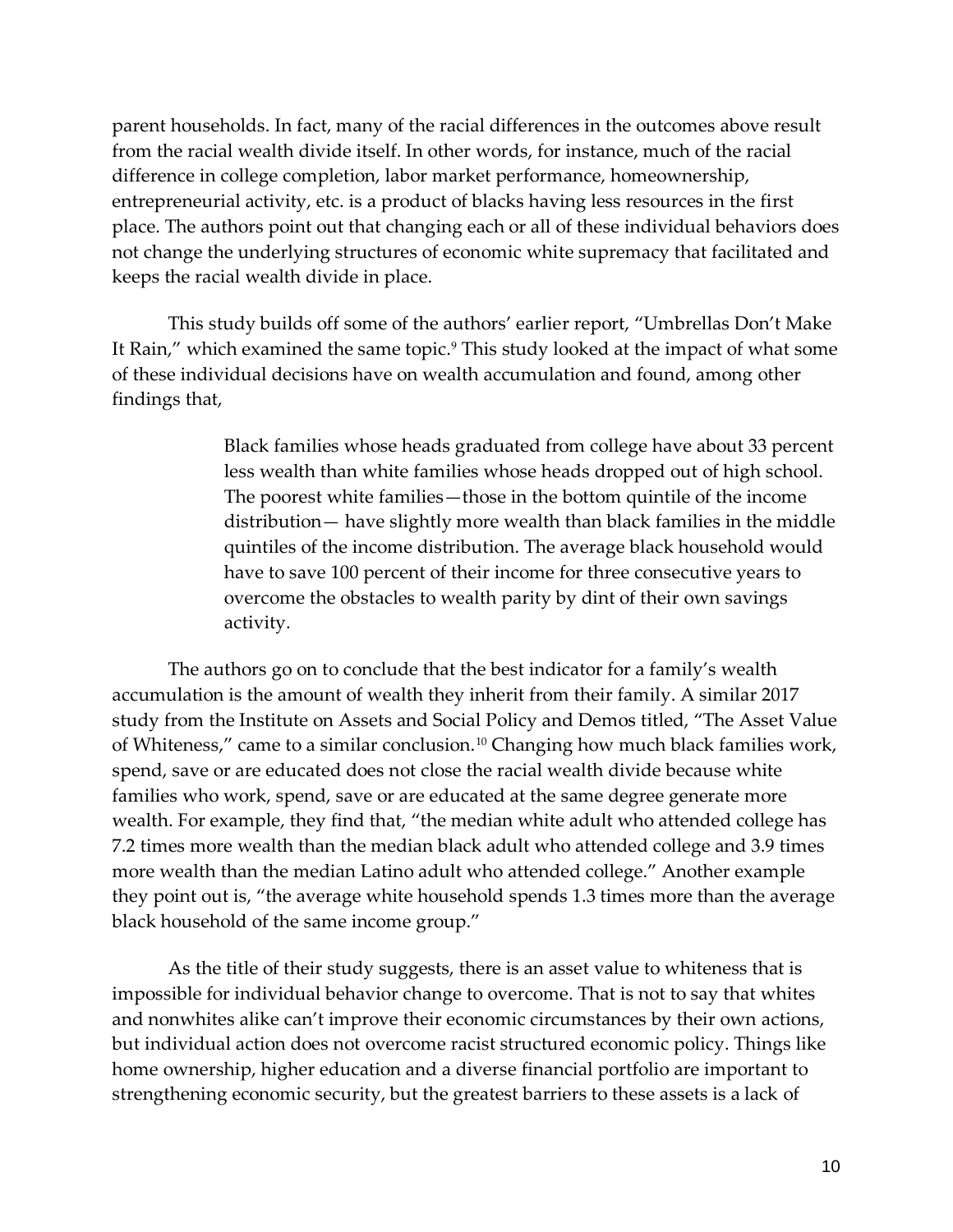capital, not individual behavior. To overcome the racial wealth divide requires mass targeted capital investment similar to the mass targeted capital investment that was historically appropriated disproportionately to white communities. Large scale policy change is the most promising path to addressing the racial wealth divide and many asset poor whites as well; the most promising of which we lay out in the next section of this report.

### <span id="page-13-0"></span>**Solutions**

The racial wealth divide in the United States dates back centuries. It has been created and held in place by public policies that have evolved with time including slavery, Jim Crow, red lining, mass incarceration, among many others.<sup>11</sup> It has also been experienced differently by different racial groups who have varying experiences of disenfranchisement. Put simply, this problem is complex. Solutions are also complex and there is no single panacea. Offered below are a number of promising solutions that could have a significant impact on reducing the racial wealth divide in a meaningful way. Each is rooted in a public policy shift that can have a structural impact across society, not simply individual behavior changes. They are presented in hope of inspiring activists, organizers, academics, journalists, lawmakers and others to think boldly about taking on this incredibly important challenge. This is not an exhaustive or all-encompassing list, but rather a number of bold ideas that can have a systemic impact.

The following solutions are grouped into three categories—programs, power and process. Programs refer to new government programs that could have a major impact on improving the financial prospects of low-wealth families. An example is a baby bond program. Power refers to changes to the federal tax code that could have a redistributive impact on the current deeply skewed division of wealth in the country and address the concentration of power. An example is to raise taxes on the ultrawealthy through, for instance, a direct tax on extreme wealth. Process refers to changes to the way government operates in regard to race and wealth. For instance, instituting a racial wealth divide audit or racial equity analysis would change how Congress processes policy and its impact.

### <span id="page-13-1"></span>**Programs**

### **Baby Bonds**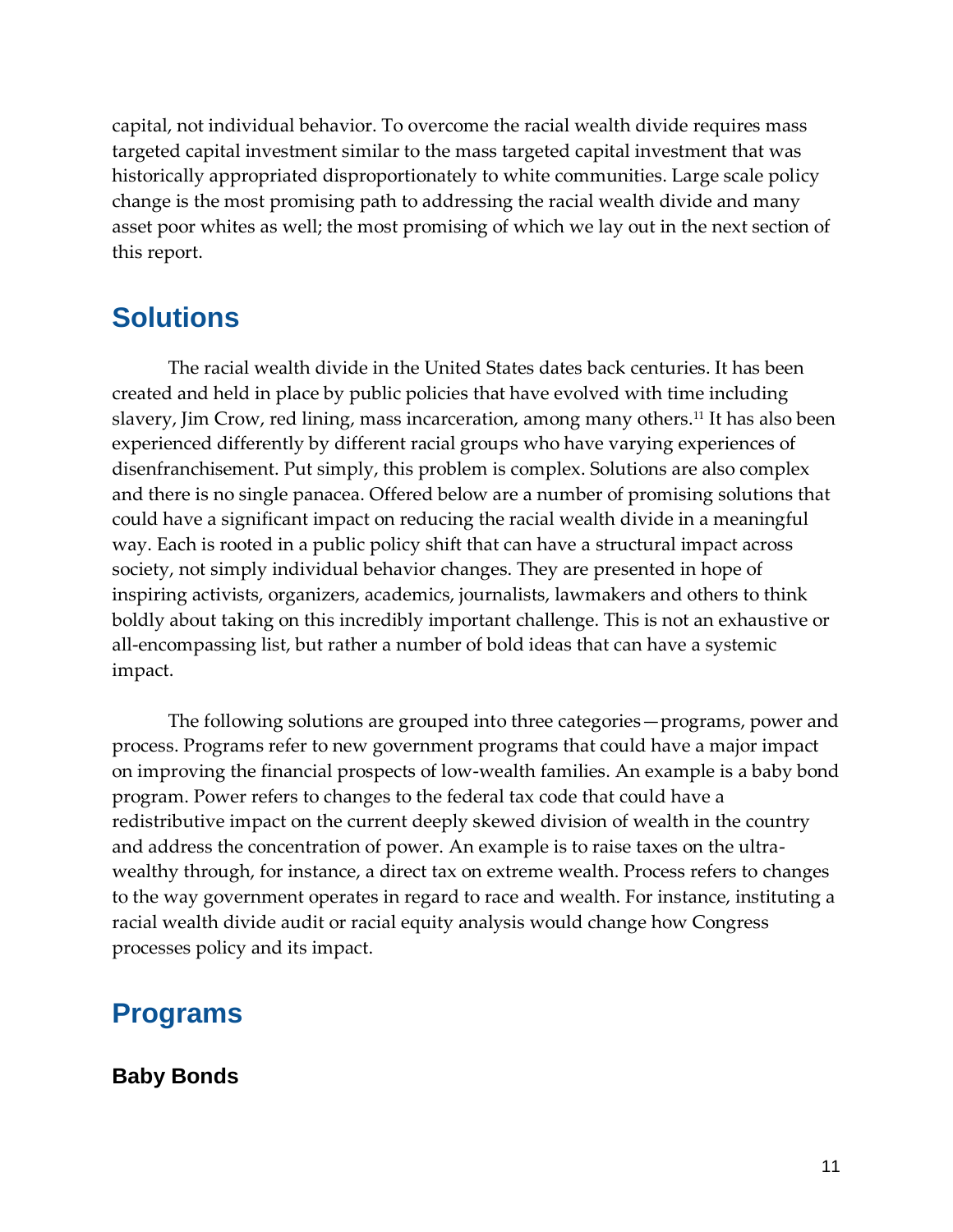Baby bonds are federally managed accounts set up at birth for children and endowed by the federal government at a level inversely commiserate with the financial position in which the child is born. These funds can be used when the child reaches adulthood for education, to purchase a home or to start a business. The source of the racial wealth divide is grounded in endowment, the unequal and unfair distribution of inherited advantage. Baby bonds are an essential universal race-conscious program to provide everyone with an opportunity to attain the asset security irrespective of the race and financial position in which they are born.

In 1991 Michael Sherraden wrote, *Assets and the Poor: A New American Welfare Policy.* This book helped raise the importance of asset and wealth building to develop economic security and helped to popularize his proposed "Individual Development Accounts," an idea he first introduced in his 1988 book, *Rethinking Social Welfare: Toward Assets*. In *Assets and the Poor,* Sherraden proposed "Individual Development Accounts" (IDA) as a means to build on the income supplements that had been advanced during the Great Society of the late 1960's. The basic idea was to create long term saving accounts that would be seeded by the government and supplemented with additional funds to develop a nest egg of financial assets that households can use as their starting capital to more fully participate in our capitalist economy.

This IDA proposal would help initiate a series of pilot programs often times focused on IDA's for children that would be called Children's Savings Accounts. The Prosperity Now paper, "Reinvesting Children's Savings Accounts To Address The Racial Wealth Divide," notes much of this history and highlights how these pilots were primarily micro investments that on average had initial deposits of \$50, far too little to address the deep and wide asset poverty found in many communities of color. Prosperity Now recommends increasing the initial deposits in CSA's and to "permit account holders [of CSAs] to use the money for any asset-building purchase, not just postsecondary education."

Senator Cory Booker (D-NJ) introduced a version of "baby bonds" (or more accurately "baby trusts") in the form of a bill in 2018 titled, the American Opportunity Accounts Act.<sup>12</sup> Baby Bonds are similar to Children Saving Accounts, in that they establish accounts with some seeded endowment, however, they differ in the fact that the seeds are more heavily endowed in a more progressive manner, and that the accounts are not managed by the child's family, but rather, similar to Social Security, by the state. This framing of Baby Bonds was originally crafted by a co-author of this report Darrick Hamilton and first appeared in print in an article he co-authored with William Darity, Jr. in 2009.<sup>13</sup> Hamilton and Darity also published two other initial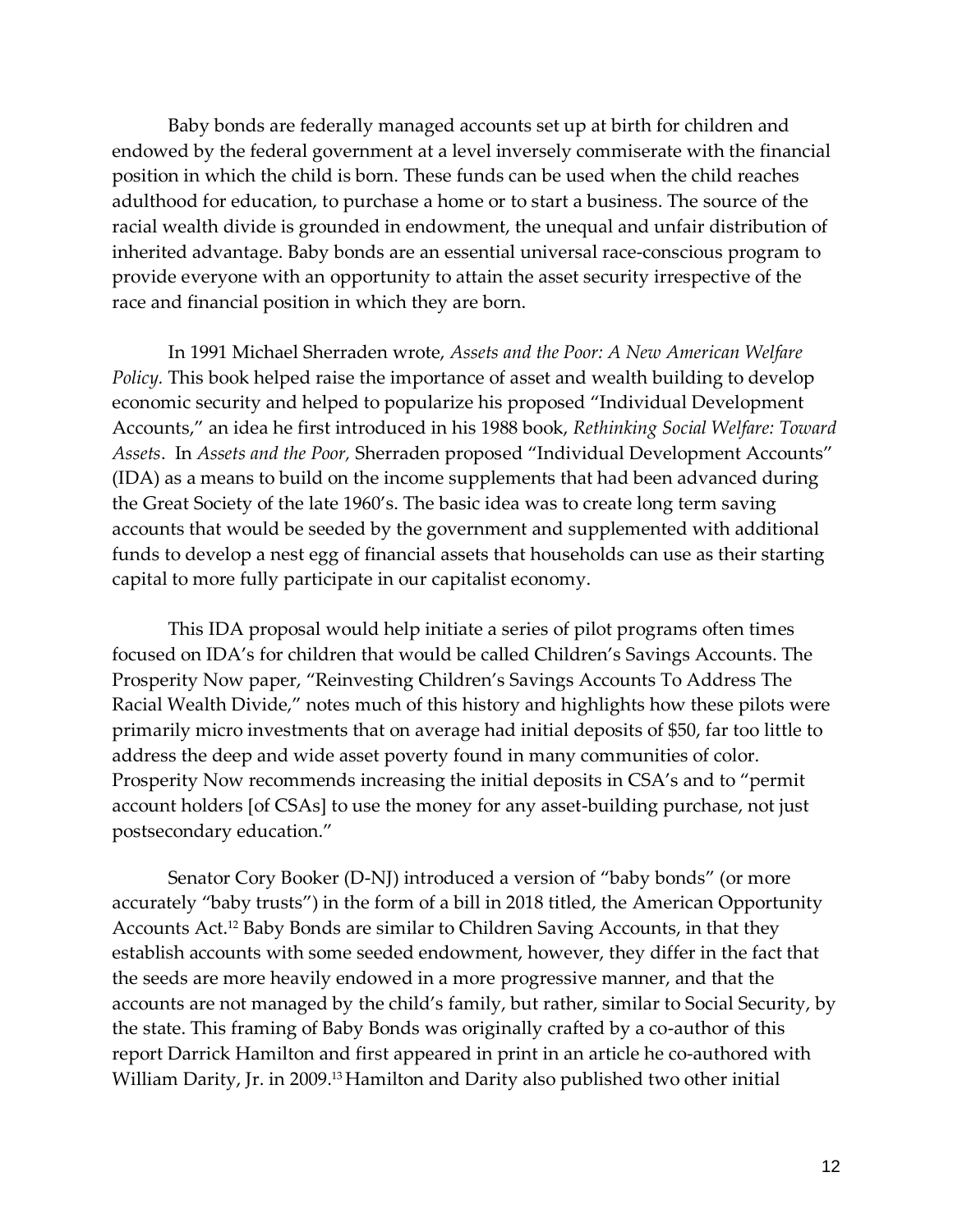versions of the Baby Bonds proposal in 2010 and 2012 in "The Review of Black Political Economy." <sup>14</sup>

Booker's proposed Baby Bond program would be universal with every child receiving at least \$1,000 at birth.<sup>15</sup> After that, up to \$2,000 would be added to the account each year up to adulthood based on family income, with lower income families receiving larger deposits. The funds would be managed by the Treasury Department with a guaranteed annual return of three percent. Funds would become available at age 18 and eligible only for education, homeownership or retirement. The estimated account balance for a child from a very-low income family is just under \$50,000 by the time they reach age 18. For a child born to a very-high income family, the total would be just under \$2,000.

Booker's bill goes one step further in reducing the divide by linking the revenue from the bill to a robust increase in the federal estate tax which currently only the wealthiest 0.2 percent of households pay. This means that the households who have the most wealth are playing the biggest role in ensuring children born to low-wealth families have at least some of the benefits of intergenerational wealth (although likely much less than their own kids).

A recent analysis of a baby bond proposal very similar to Booker's by Naomi Zewde at the Center on Poverty and Social Policy at Columbia University showed the potential of the policy to reduce the wealth divide between young white households and young black households from its current level of 16 to 1 down to 1.4 to 1.<sup>16</sup> Put simply, it could reduce the divide by more than tenfold. Similar research from the Annie E. Casey Foundation in conjunction with the Institute on Assets and Social Policy looked at what the impact on the racial wealth divide would have been had baby bonds been enacted decades ago. Their 2016 study found that if Congress had instituted a baby bonds program in 1979, the white-Latinx wealth divide would be fully closed by now and the white-black wealth divide would have shrunk by 82 percent for young adult households.<sup>17</sup>

### **Guaranteed Employment and Significantly Raise the Minimum Wage**

Princeton sociologist and prestigious MacArthur Fellowship recipient Matthew Desmond recently published an insightful exposé in *The New York Times* titled, "Americans Want to Believe Jobs Are the Solution to Poverty. They're Not."<sup>18</sup> The article tracks the lives of a single family in New Jersey struggling to get by on patched together minimum wage jobs. The paltry income generated by this work is far below the basic costs of living, leaving the family scrambling in and out of homelessness and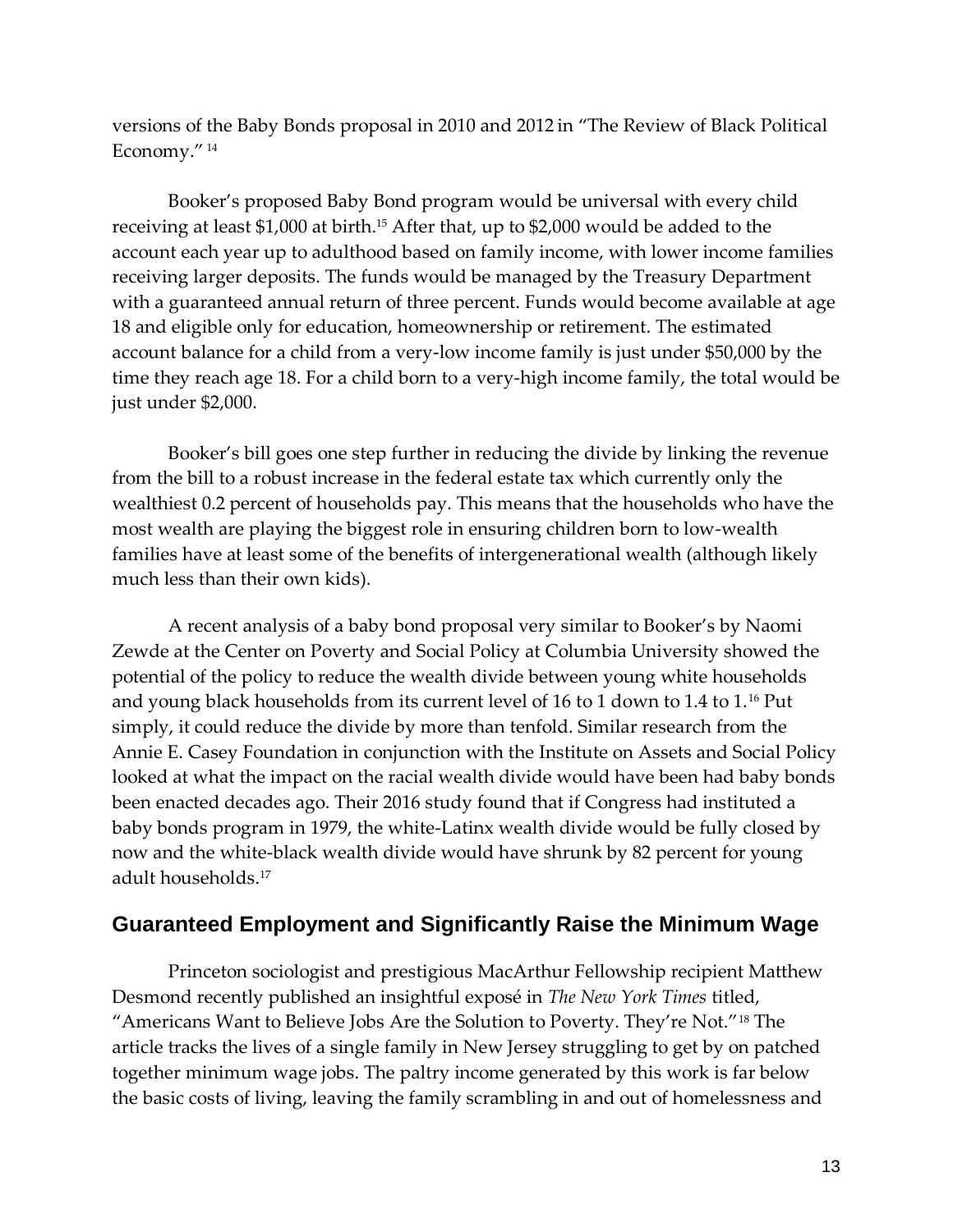food insecurity. Desmond makes the argument (and presents copious data to support his argument beyond this one illustrative family) that simply increasing workforce participation is wholly inadequate in lifting people out of poverty.

What is needed is not just more jobs, but more good jobs that pay a living wage for everyone who is able to work. This would help all workers, not just racial minorities, but would have an outsized impact on reducing the racial wealth divide given the disproportionate number of low-income, non-white households. We recognize that income and wealth are conceptually different, and that the racial wealth divide persists through the income distribution. Nonetheless, the jobs and income from a federal job guarantee will limit the racially disproportionate exposure to predatory finance (e.g. wealth stripping debt traps) resulting from inadequate income, unemployment and income volatility.

According to the Bureau of Labor Statistics, black and Latinx workers are twice as likely as white workers to be among the "working poor," meaning they have a job, but that job doesn't pay enough to cover basic living expenses.<sup>19</sup> In fact, black workers have consistently higher unemployment rates and lower wages than their white counterparts, a dynamic that has sustained for several decades.<sup>20</sup>

The Economic Policy Institute finds that, after adjusting for inflation, productivity has jumped 77 percent since 1973 while wages have risen by only 6 percent.<sup>21</sup> Had wages kept pace with productivity growth, which they did in the decades prior, the minimum wage would today be more than \$20 per hour. The federal minimum wage today has not only not gone up over the past four decades, it has actually dropped after adjusting for inflation. A full-time minimum wage worker in 1968 would have earned \$20,600 a year in today's dollars while the current full-time minimum wage worker earns only \$15,080 working full time, well below the poverty line to support a family.<sup>22</sup> Had the minimum wage just remained steady at the 1968 level, black and Latinx poverty rates would be almost 20 percent lower. Raising the minimum wage is critically important to reducing the racial wealth divide.

Mark Paul, William Darity, Jr. and Darrick Hamilton have offered one of various proposals for a federal job guarantee to address this dynamic.<sup>23</sup> There work builds on the work of many scholars, civil rights activists and policy makers that came before them.<sup>24</sup> They propose that the federal government in partnership with state and local governments, Indian Nations and local community organizations develop a job bank consisting of an inventory of necessary tasks from which universal job coverage will be offered to any adult who desires employment. The jobs would pay a minimum annual wage of \$24,600 for full-time workers (indexed to above poverty wages for a family of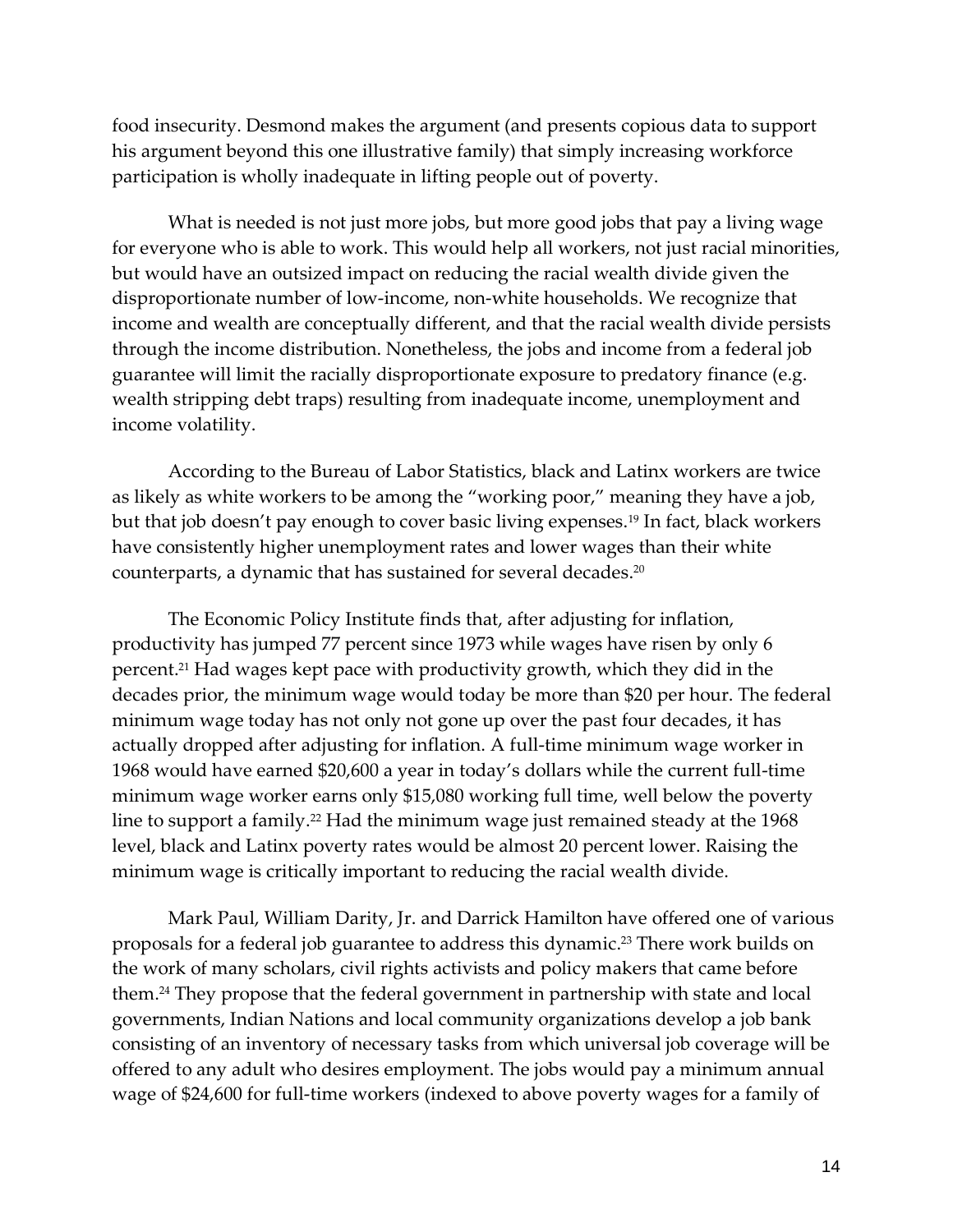four), include a standard benefits package that includes health insurance, retirement plans, paid family and sick leave and one week of paid vacation per three months worked. The jobs would be similar in nature to the New Deal's Works Progress Administration (WPA) and Civilian Conservation Corps (CCC), which were responsible for both lifting millions of families out of poverty and for building and maintaining huge swaths of public infrastructure and other socially useful goods and services. The types of tasks, assignments would evolve to meet our 21<sup>st</sup> century needs, including protecting our environment to make our society more resilient to climate fluctuation and natural disasters and assuring quality care for individuals from child to elder care. Such a program has the potential, the authors argue, of eliminating involuntary unemployment and working poverty while providing a true floor for the labor market.

Senator Cory Booker released a co-sponsored bill with Senators Gillibrand, Merkley, Warren and Harris to establish a pilot program to provide grants for a job guarantee programs, and Senator Bernie Sanders has gone beyond the pilot stage and called for the release of a bold transformative, full scale, federal job guarantee. Newly elected Representative Alexandria Ocasio-Cortez and Senator Ed Markey proposed a "Green New Deal," which would address the urgency of our dire environmental concerns by putting Americans to work.

### **Invest in Affordable Housing**

There is not a single state in the country where a full-time minimum wage worker making the federal minimum wage of \$7.25 per hour could afford to rent a twobedroom apartment.<sup>25</sup> Furthermore, there is not a single state with an adequate supply of affordable rental housing for low-income renters.<sup>26</sup> While raising income is obviously important, and addressed in the previous section, so too is addressing the drastic shortage of affordable housing.

While many proposals exist to address this crisis, and as the 2020 presidential campaign heats up more may come, perhaps the boldest is Senator Elizabeth Warren's "American Housing and Economic Mobility Act."<sup>27</sup> Among the bill's many components is a \$445 billion investment over 10 years in the Housing Trust Fund, which would provide up to 2.17 million homes for low-income families. It also includes several billion dollars for a variety of other housing supports and expands on the Fair Housing Act's housing discrimination ban. Perhaps the most direct way the bill works to reduce the racial wealth divide is by including a provision that provides down payment assistance to first-time homebuyers living in formerly redlined or officially segregated areas. Three out of four neighborhoods that were redlined are still low income showing the long-term effect of this policy on cities.<sup>28</sup> Safeguards would need to be consider to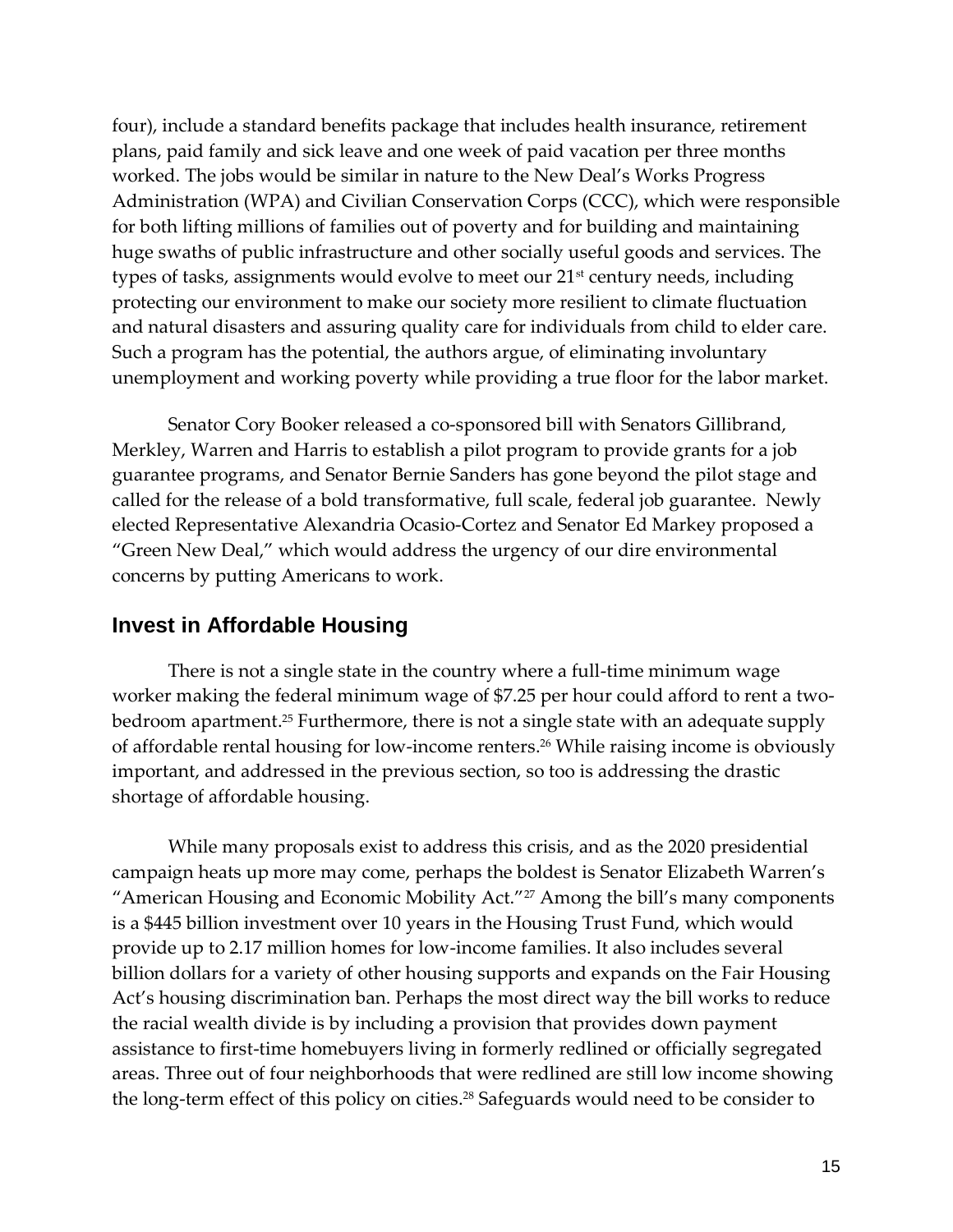avoid moral hazards of subsidizing unintended recipients gaming the policy by moving to formerly redlined areas and hastening displacement of intended recipients via gentrification, nonetheless, the bill is a bold step intended to address some of the legacies of housing discrimination. The bill also strengthens the Community Reinvestment Act by forcing financial institutions to serve creditworthy families in communities they've historically ignored.<sup>29</sup>

Investing in affordable housing does not mean just the development of new housing, but also shifting the tax incentives that currently prioritize wealthy homeowners over low-income renters and first-time home buyers. This is especially true for the Mortgage Interest Deduction, from which the largest beneficiaries are not the folks who need housing assistance the most. A recent study from Institute on Assets and Social Policy (IASP) and National Low-Income Housing Coalition found that black and Latinx families received just six and seven percent of total benefits from the mortgage interest deduction respectively, each making up about 13 percent of the U.S. population. "This amounts to an estimated \$4.8 billion in lost housing investments for black families and \$4.1 billion dollars directed away from Latino families," the report finds, "relative to a more equitable distribution of benefits."<sup>30</sup> The report authors suggest converting the mortgage interest deduction into a refundable credit as well as introducing a renter's tax credit to help renters save for a future home.

#### **Medicare for All**

The privatized healthcare system in the United States continues to leave behind millions of families despite progress made by the Affordable Care Act. This deeply unfair and immoral system leaves people of low-income and low-wealth in the most vulnerable position. Medicare for All health care reform would guarantee high quality healthcare as a human right not a privilege. The number one cause of bankruptcy is an illness to oneself or a family member. $31$  At the point of delivery of medical care, we are at our most vulnerable. Medicare for All removes the burden and stigma associated with finance at the point of the delivery of medical care.

People of color accounted for more than half (55 percent) of the total 32.3 million nonelderly uninsured in 2016, according to a study from the Kaiser Family Foundation. <sup>32</sup> Perhaps not surprisingly, people of color also utilize less care and fare significantly worse than their white counterparts on a wide range of health indicators.

Representative Pramilla Jayapal (D- WA) and Senator Bernie Sanders (I- VT) each introduced Medicare for All legislation in the House and Senate respectively. Their bills would gradually expand existing Medicare coverage to include all people in the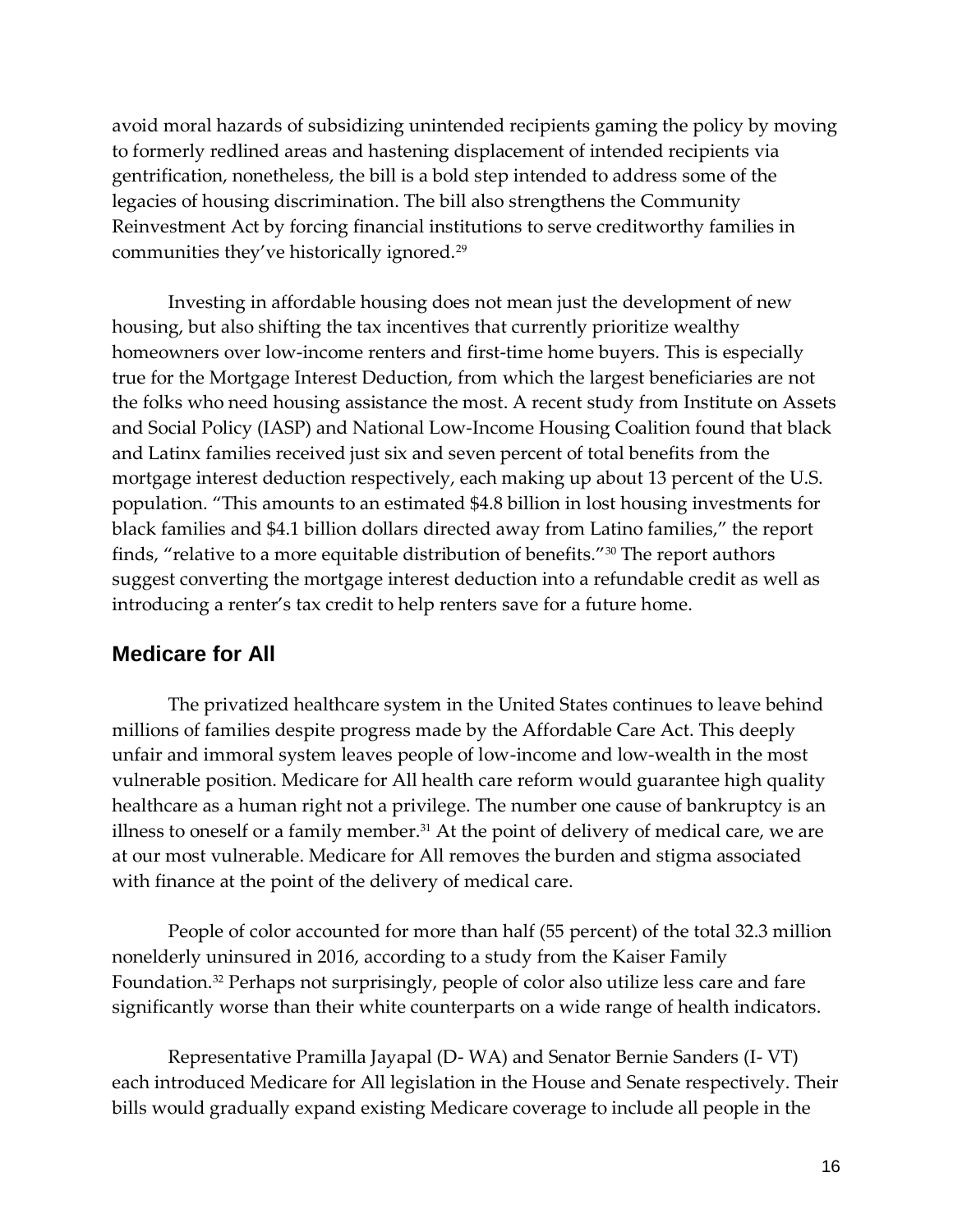country and phase out existing employer sponsored private health insurance. It would also phase out insurance premiums, instead funding coverage through public tax revenue.

Many other Democrats have introduced variations on Sanders' and Jayapal's bills with efforts to maintain parts of the existing privatized system. These include more than a half dozen variations, all from Democrats without Republican support, in the House and Senate.<sup>33</sup>

### **Postal Banking**

The number of unbanked families remains stubbornly high in this country, with the FDIC reporting that about 10 million U.S. families lack bank accounts.<sup>34</sup> This means they are forced to use expensive check cashing locations or rely on usurious debit cards to receive payroll and to pay for utility and other bills. In addition, they lack access to credit and are susceptible to predation via, for instance, payday lenders — firms that borrow large sums at rock bottom rates and lend it out to low-income families at APR equivalent rates as high as 500 percent.

People of color are particularly vulnerable to being unbanked, as are rural populations, the very young and the elderly. The high cost of having low wages effectively strips wealth from our communities, as the Insight Center calculated in their report on the economic impact of payday lending on our country.<sup>35</sup> Rather than contributing to more economic prosperity in our communities, payday firms cost Americans almost \$1 billion and 14,000 jobs every year. Payday consumers are in debt, on average, for five months as the two-week loan they take out is rolled over again and again. The fees the consumer pays with each rollover come from money they would otherwise spend on food, clothing or education.

In 2014 the Inspector General of the United States Postal Service proposed expanding their financial services to include banking transactions, including small dollar loans.<sup>36</sup> This postal banking would provide a real competitor to many of the high cost services that are most often left to underbanked individuals and resolves many of these harmful issues, while providing a real competitor for payday firms. The most harmful predatory product, the high interest payday loan, would be replaced with a small dollar product with a proposed 28 percent interest rate.

Today, there are several proposals for postal banking in the U.S. Senate including from Senators Kirsten Gillibrand (D-NY), Bernie Sanders (I-VT) and Elizabeth Warren (D-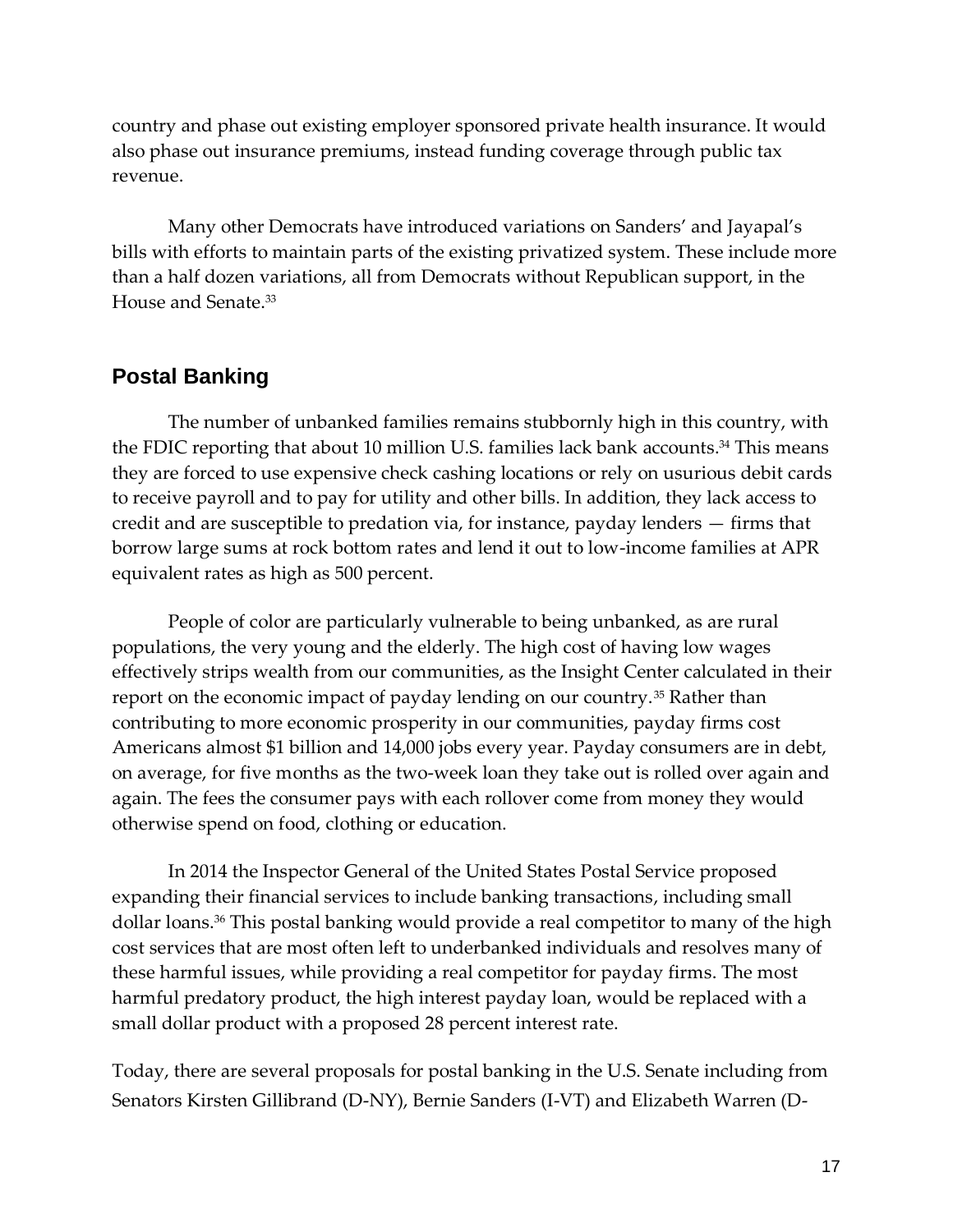MA).<sup>37</sup> In addition, recent scholarship by law professor, Mehrsa Baradaran, and economists Thomas Herndon and Mark Paul have (in separate articles) advanced the case for the public sector to engage in direct financial service via the postal system.38,39 Senator Kamala Harris (D-CA) introduced legislation to address predatory lending called the LIFT (Livable Incomes for Families Today) the Middle Class Act, which provides up to \$500 per month to working and middle class families in the form of a tax credit.<sup>40</sup> The funds are intended to prevent families from having to rely on payday lenders to cover unexpected expenses such as rent increases, medical bills, or child care expenses.

Expanding selective financial services through our postal offices can more conveniently provide access, lower-cost and higher-quality financial products to Americans, particularly the under-banked and unbanked. They can provide Americans with convenient, local and safe access to simple banking services, which the mainstream financial industry does not provide.

### <span id="page-20-0"></span>**Power**

### **Significantly Raise Taxes on The Ultra-Wealthy**

It is not possible to address the racial wealth divide without also addressing the massive concentration of wealth at the high end of the distribution, in particular the top one and 0.1 percent of the income distribution, which is overwhelmingly white and largely the result of capital gains (i.e. unearned income). This tiny group controls the vast majority of the nation's private wealth and have been the primary beneficiaries of the past five decades of economic growth and historically low tax rates.<sup>41</sup> This group has converted these economic gains into economic and political power. The tax code is a potent tool for reversing runaway economic inequality and we should not be timid in calling for bold policies that utilize tax reform to this end.

Significantly raising taxes on the ultra-wealthy serves both the intrinsic value of reducing the corrupting influence of plutocratic power as well as the instrumental value of producing significant public revenue that can be invested in creating wealth building opportunities for those who have been blocked from generating wealth. The French economist Thomas Piketty has warned that if we don't intervene to reverse the growing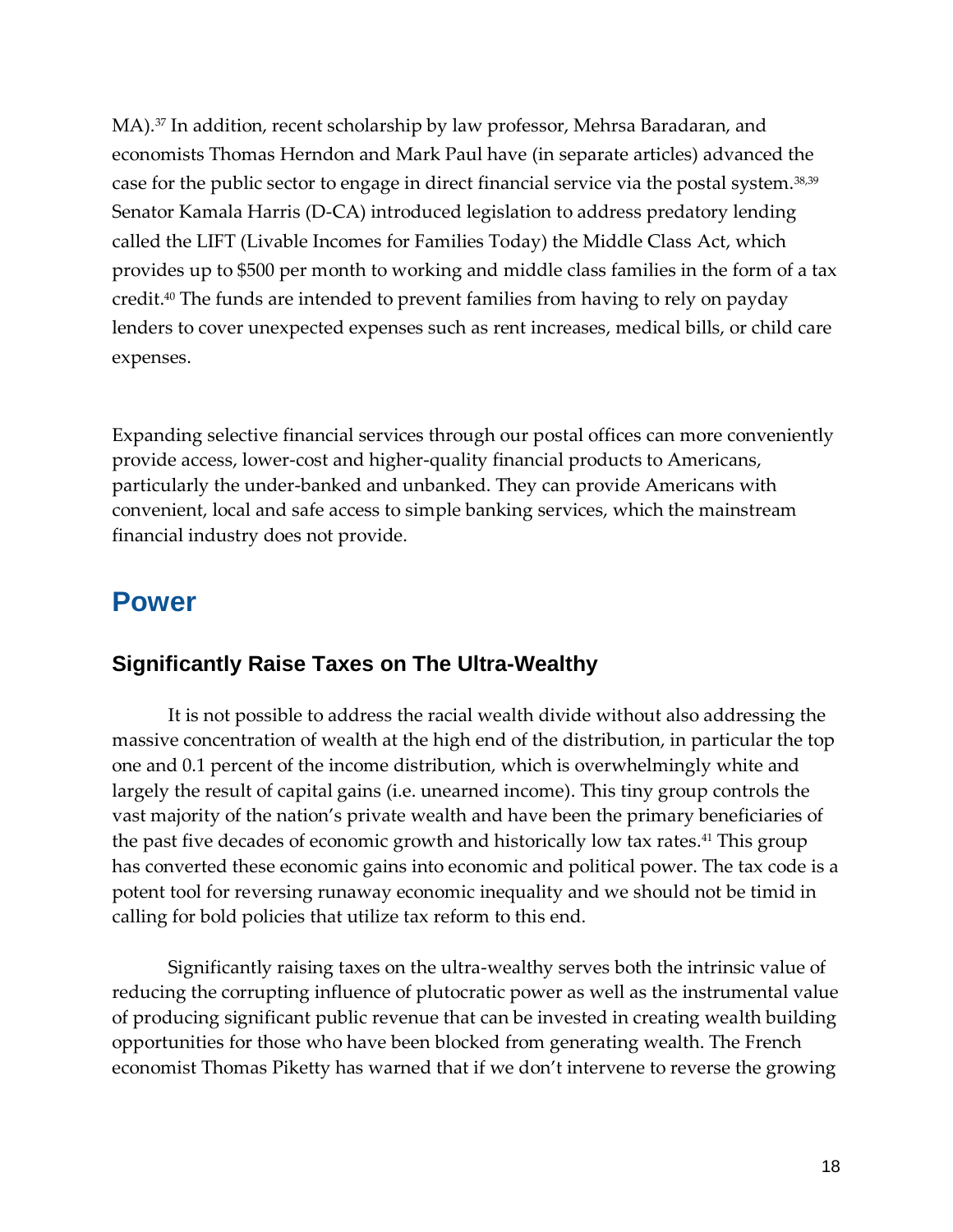concentration of wealth, the heirs of today's billionaires will dominate our politics, culture, philanthropy and economy.

There are a number of smart ways to institute a tax increase on the ultra-wealthy. Presented here are several ideas that have the potential for transformative impact either on their own or combined. These include a direct tax on wealth, a robust tax on inherited wealth and a significant increase and expansion of marginal income tax rates. "The ideal tax system would have a progressive income tax, a progressive estate tax, and a progressive annual tax on wealth," says French economist Gabriel Zucman who has done extensive research on wealth inequality. "They all do different things, and they complement each other."<sup>42</sup>

The idea for a direct tax on wealth is not new. Such tax regimes have existed in various forms in Europe for decades if not longer as have proposals to impose such a tax in the United States. New York University economist Ed Wolff has championed a direct wealth tax since the early 1990s and Piketty prescribed a wealth tax in his 2014 inequality blockbuster book, *Capital in the 21st Century*. The most recent iteration of this idea, and one that has gained significant attention, is the "Ultra-Millionaire Tax" from Senator Warren.<sup>43</sup> Her plan would impose a progressive annual tax starting at two percent on assets over \$50 million and rising to three percent on assets over \$1 billion. The bill is estimated to raise \$2.75 trillion in tax revenue over a 10-year period directly from the wealthiest 0.1 percent.

A robust tax on inherited wealth is also not new. The federal estate tax, a levy on the intergenerational transfer of immense wealth, is more than a hundred years old. While the tax has fluctuated in scale and scope over the decades, the top marginal estate tax rate was 77 percent from 1941 to 1976.<sup>44</sup> The existing estate tax has been largely gutted by the Economic Growth and Tax Relief Reconciliation Act of 2001 (Bush tax cuts) and the Tax Cuts and Jobs Act of 2017 (Trump tax cuts) which both cut the marginal estate tax rate and greatly increased the threshold for estates to be taxed. Today, less than one in every thousand households pay any estate tax at all and among those that do, their effective rate is just 16 percent.<sup>45</sup> Senator Sanders has recently proposed a robust addition to the federal estate tax titled, "For the 99.8% Act."<sup>46</sup> Billionaires under his plan would pay a top rate of 77 percent on whatever they bequeath to their heirs over \$1 billion, a restoration of the top rate from the middle of the last century. The bill would raise an estimated \$2.2 trillion over 10 years.

Another way to tax inherited wealth is by implementing an inheritance tax. Inheritance tax differs from estate tax because it is placed on the beneficiary of the estate, not the estate itself, a small change with significant implications. New York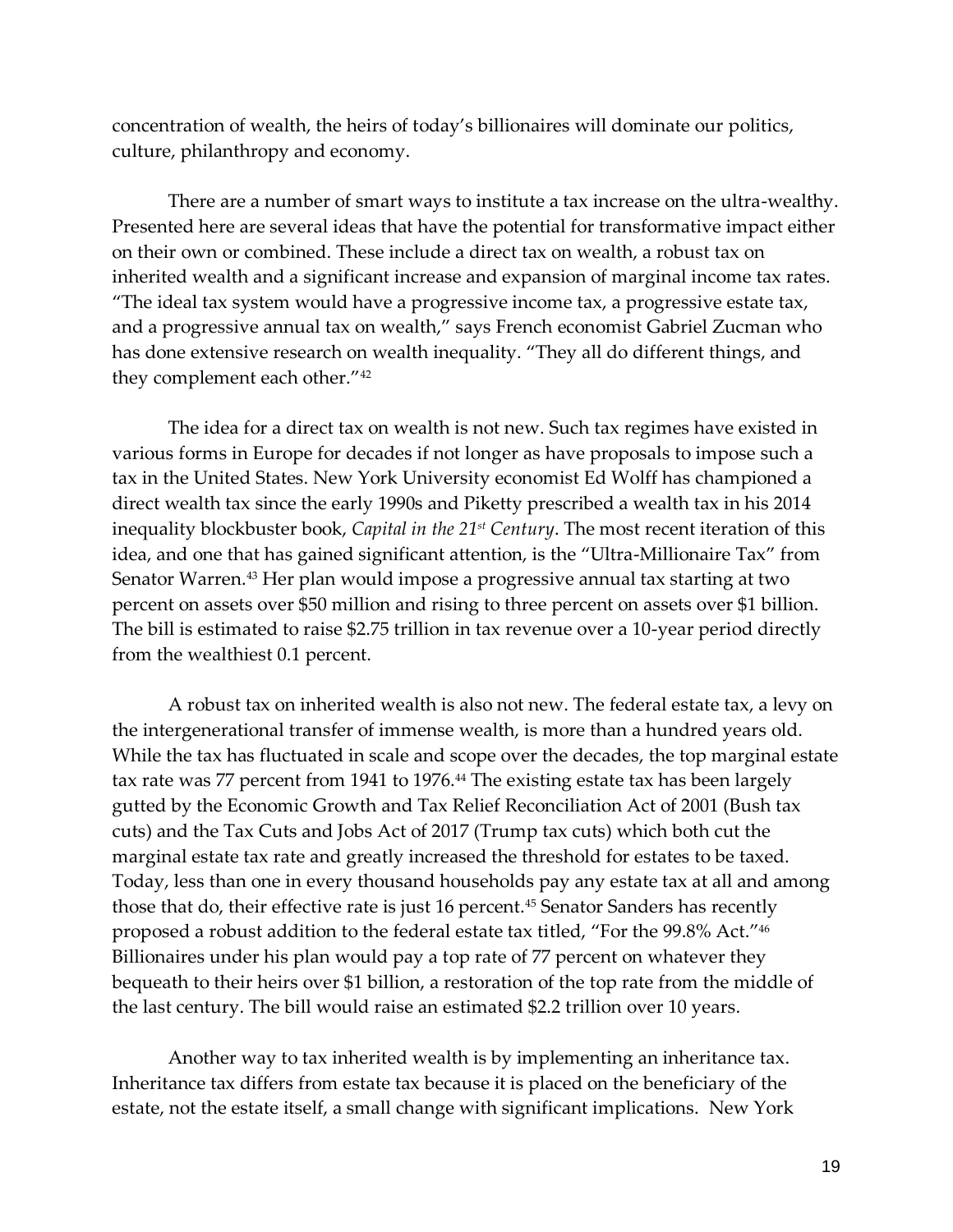University law professor Lily Batchelder has put forward a framework on how to implement an inheritance tax by essentially taxing inherited wealth as ordinary income.<sup>47</sup> Batchelder proposes applying the income tax to inheritances with a surcharge of 15 percent, equal to the maximum payroll tax rate. With a \$2.1 million lifetime exemption, meaning you could inherit \$2.1 million tax free, she estimates the inheritance tax could generate about \$200 billion over 10 years. Reducing the exemption level slightly to \$1.25 million would increase the expected revenue from this tax to \$670 billion over 10 years.

Another thoughtful proposal for raising taxes on the ultra-wealthy is through raising top marginal income tax rates. It will surprise some readers that the United States has a strong tradition of very high-income tax rates on the wealthy. The top marginal rate topped 90 percent from 1951 to 1963 under Republican President Dwight Eisenhower.<sup>48</sup> The highest rate actually came several years earlier in 1944 and 1945 when the top rate was 94 percent and it remained above 70 percent until 1980. These high rates corresponded with a time of widespread expansion of the American middle class. However, this expansion largely excluded non-white families who were excluded from many of the wealth building programs funded by this high tax rate. Restoring a high tax rate on super-high incomes would generate the necessary revenue for more fair and equitable wealth building programs.

There exist a number of proposals to raise top marginal income tax rates. Rep. Jan Schakowsky's (D-IL) Fairness in Taxation Act would raise top marginal rates to 49 percent for billionaires. It would also end the preferential treatment of capital gains and dividends for income over \$1 million, which are currently taxed at 20 percent. This plan would raise \$800 billion over ten years.<sup>49</sup> Another plan comes from Rep. Ocasio-Cortez's (D-NY) who proposes to tax income above \$10 million at a 70 percent rate which could generate an estimated \$720 billion over ten years.<sup>50</sup>

These several methods for increasing taxes on the wealthy are far from the only options. Other good ideas include ending the preferential tax treatment of capital gains that overwhelmingly benefits the very wealthy and ending the practice of corporate stock buybacks that benefit corporate executives over their employees. A recent report from the Institute on Taxation and Economic Policy shows that the wealthiest five percent of Americans receives 90 percent of the benefit of capital gains preferential tax treatment.<sup>51</sup> On corporate stock buybacks, Senator Sanders has introduced legislation banning the practice for companies that pay less than \$15 per hour, don't offer at least seven paid sick days and don't cap their CEO-median worker pay ratio at 150-to-1.<sup>52</sup> Senators Cory Booker and Bob Casey introduced a bill to curb stock buybacks that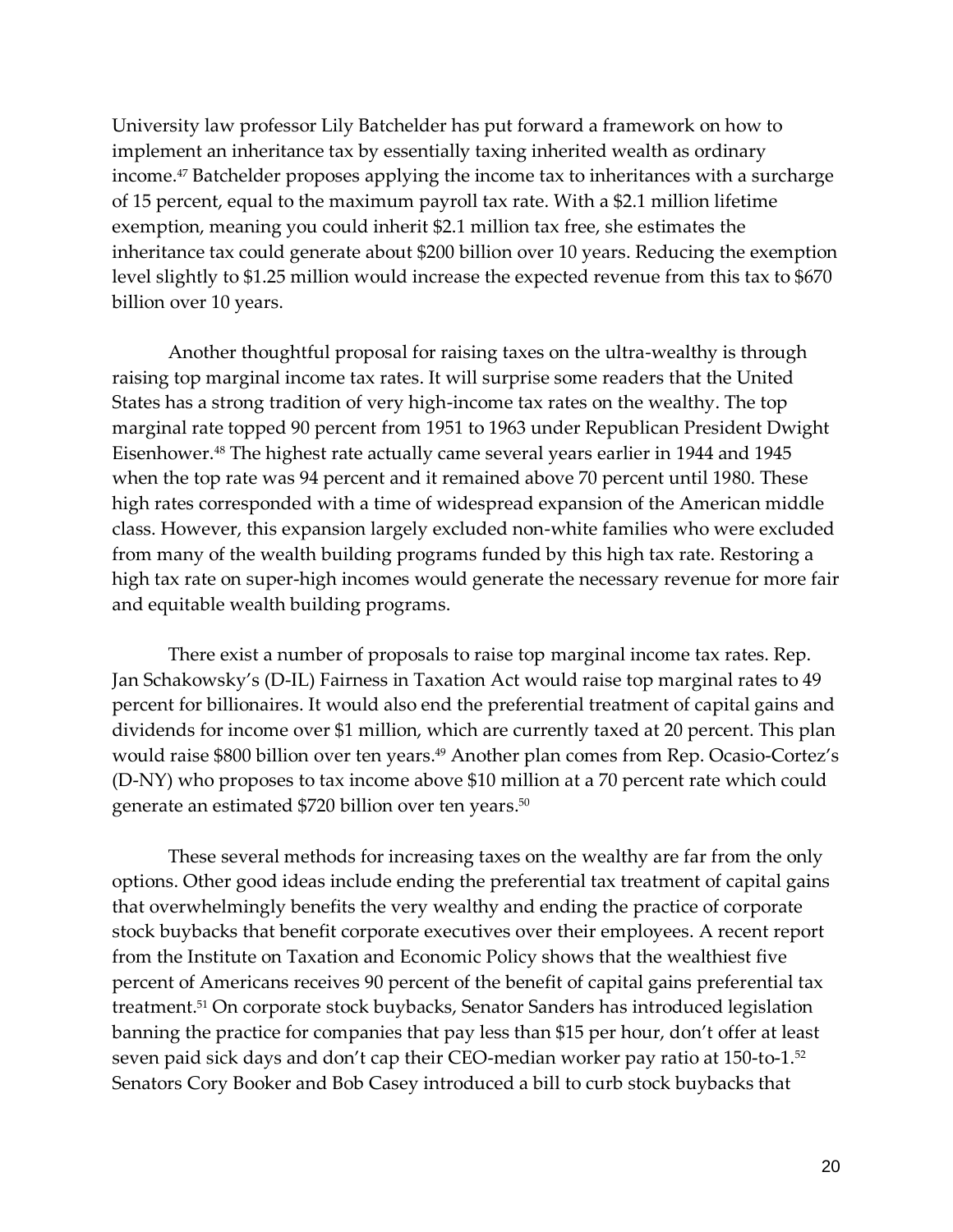forces companies who buy back stock to also pay out commensurate sum to their employees.<sup>53</sup>

#### **Turn Upside-Down Tax Expenditures Right-Side Up**

As we pointed out earlier in this report, efforts to utilize the federal tax code to reduce the racial wealth divide took a big step backward with the passage of the Tax Cuts and Jobs Act of 2017, commonly known as the Trump tax cuts. Unfortunately, the tax code already served to exacerbate the racial wealth divide even before the Trump tax cuts were passed, which authors of this report Chuck Collins, Dedrick Asante-Muhammed, and Josh Hoxie point out in their 2016 report, "The Road to Zero Wealth."<sup>54</sup> The federal government spent \$677 billion through the tax code in 2016 to help families purchase a home, go to college and save and invest for the future. This is more than the individual budgets of every federal agency excluding the Department of Defense. Unfortunately, these supports largely go almost exclusively to the already wealthy, the top one percent of all U.S. households received more in federal spending than the bottom 80 percent combined.<sup>55</sup> Very little or no support goes to low- and moderate-income families, particularly those of color.

Due to the massive amount of money spent through these wealth-building tax programs and their far reaches, shifting these tax expenditures toward wealth-building programs for low-wealth people would have a monumental impact in reducing the racial wealth divide and solving economic inequality more broadly. This could take many forms, among which could include revising the mortgage interest deduction to be a refundable credit that prioritizes first time homebuyers as mentioned in the section above. Furthermore, cutting at expenditures for the very wealthy could free up funds to be utilized for rental assistance programs.

A Roosevelt Institute brief by Darrick Hamilton and Michael Linden entitled, "The Hidden Rules of Race Embedded in the New Tax Law," also details how the recently enacted Tax Cuts and Jobs Act is a partisan game-changer (a law that was passed with overwhelming Republican support and Democrat opposition) that will accelerate racial economic disparities in at least four ways.<sup>56</sup> First, the benefits accrue disproportionately to high-income households, who are grossly overrepresented with white and under-represented with black households. And it gets worse over time: by 2027, fully 83 percent of the tax cuts will flow to the top one percent, while the bottom 60 percent of earners will, on average, actually experience tax increases compared to before the law was passed. Second, the tax cuts privilege existing wealth holders, rather than providing avenues to create new wealth, and blacks have generationally been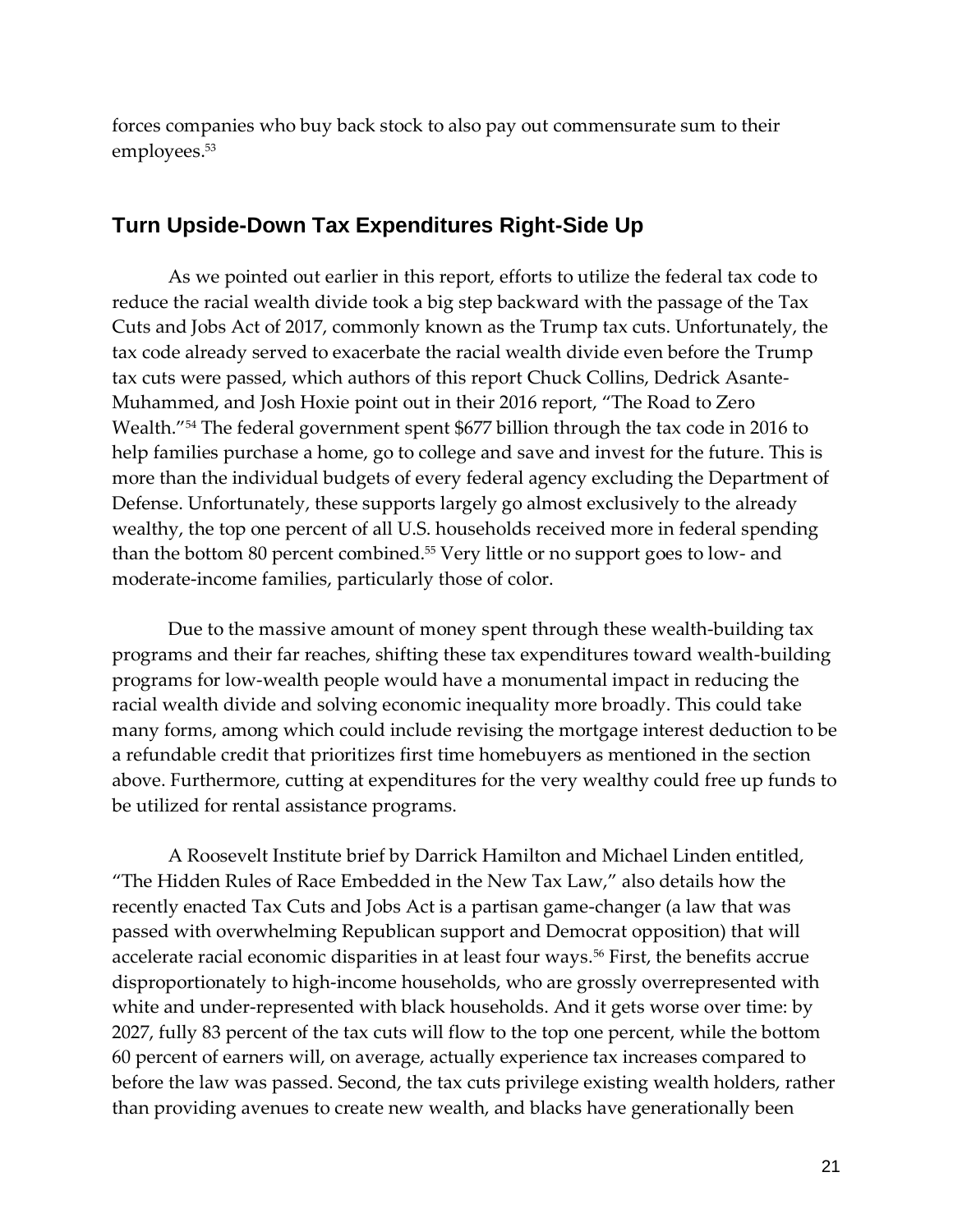denied the ability to access and pass down wealth. For example, a centerpiece of the law is its massive tax cut for corporations, reducing their tax rate down from 35 percent to 21 percent. This \$1.3 trillion windfall over the next decade will primarily benefit existing shareholders. Third, by limiting the state and local tax (SALT) deduction, the law will push states and localities to rely more heavily on fees and fines as sources of revenue, which will disproportionately increase the debt and strip the wealth from black communities. Not only are fees and fines more regressive sources of revenue, but they also extend the reach of a broken criminal justice system that causes enormous economic and civic damage within communities of color. And when confronted with an expensive legal system, blacks and Latinxs have far less income or wealth to address their exigent situation. Finally, the enormous revenue loss, to the tune of nearly \$2 trillion over the next decade, coupled with the limitation on the state and local tax deduction, will undermine the public sector, which will impose a peculiar burden on black American workers and black American communities. These budget-busting tax cuts in a political context that overemphasizes "austerity" will accelerate impact on the demise of an already dimensioned public sector that provides vital services and employment, which disproportionately hurts black and brown communities.

### <span id="page-24-0"></span>**Process**

### **Congressional Committee on Reparations**

The discussion around reparations has come into the mainstream in recent years as Democratic presidential candidates have been forced to answer questions about the topic and media outlets have tried to inform the public about what is meant by the term. This was evident in a recent segment aired by MSNBC on the AM Joy Show with Joy Reid titled, "Reparations for slavery becoming 2020 hot button issue," that featured the National Coalition of Blacks for Reparations in America (NCOBRA) and looked at the current presidential candidates position on reparations.<sup>57</sup>

Since 1989, Representative Conyers sponsored House Resolution 40, "Commission to Study and Develop Reparation Proposals for African-Americans Act". The bill number is a reference to the infamous unfulfilled promise to freed slaves that they would receive 40 acres and a mule upon gaining their freedom. After Conyers retirement in 2018, Representative Lee (has championed the bill, which as of the publication of this report has just 35 co-sponsors in the House of Representatives. The preamble of the bill states its purpose: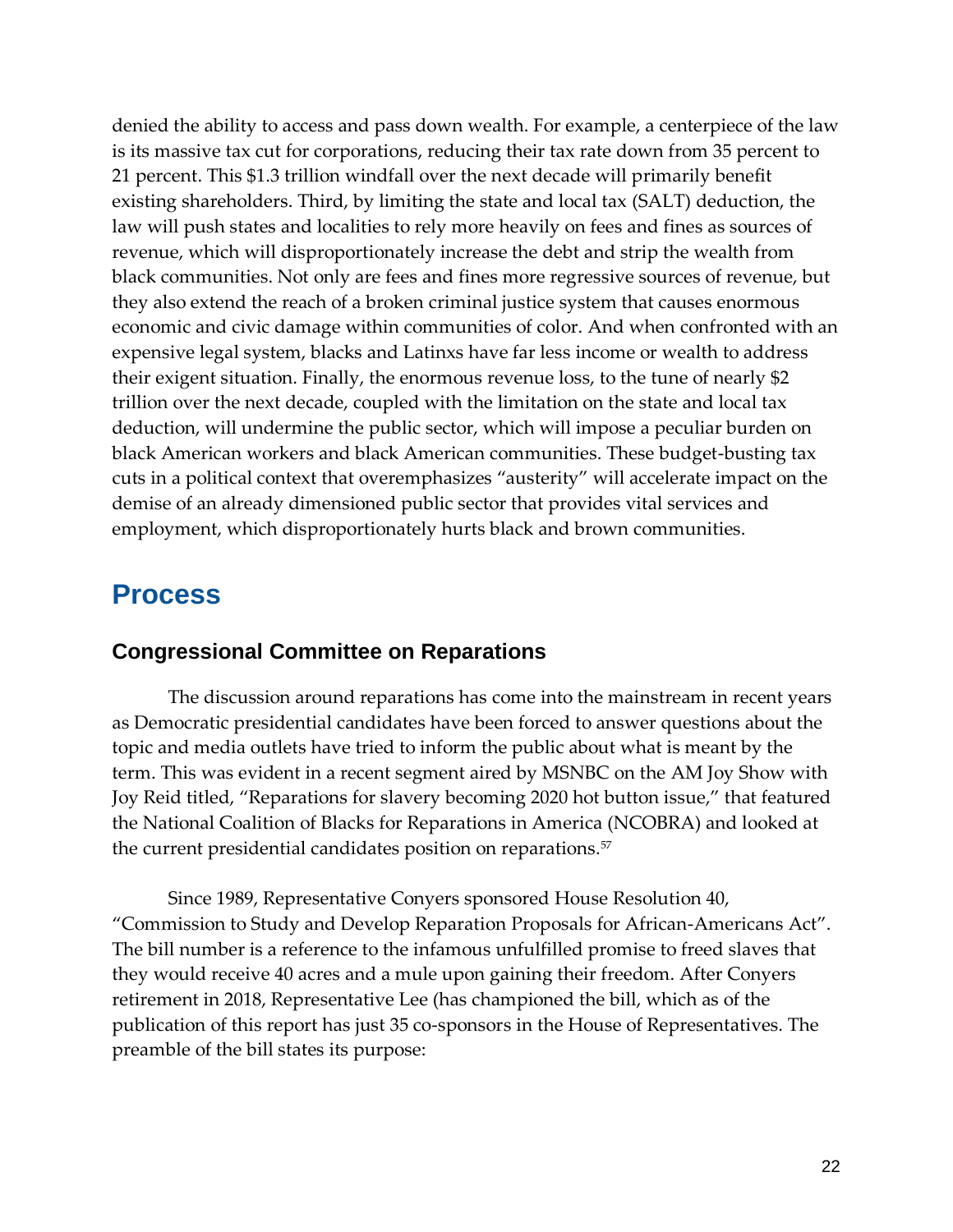To address the fundamental injustice, cruelty, brutality and inhumanity of slavery in the United States and the 13 American colonies between 1619 and 1865 and to establish a commission to study and consider a national apology and proposal for reparations for the institution of slavery, its subsequent de jure and de facto racial and economic discrimination against African-Americans, and the impact of these forces on living African-Americans, to make recommendations to the Congress on appropriate remedies, and for other purposes.<sup>58</sup>

HR 40 does not impose a specific reparations plan or policy (although plenty of viable proposals for reparations exist).<sup>59</sup> It proposes to create a commission to study the issue and then propose what an apology and policy might look like. The commission would provide a clear understanding of the state sanctioned injustice that began in chattel slavery when blacks were literally physical and financial capital for a white plantation owning class and continued through the  $19<sup>th</sup>$ ,  $20<sup>th</sup>$  and  $21<sup>st</sup>$  century in the form of sharecropping, Jim Crow, lynching, riots, terrorism, fraud, disenfranchisement, white capping, police brutality and terror, redlining, restrictive covenant, discrimination and the subprime crisis to name several examples. HR 40 provides an authentic analysis and articulation for an apology and the first step towards redress for these injustices, since acknowledgement without redress is an empty apology.

This is far from a radical concept and indeed has recent and significant historical precedent. The Civil Liberties Act of 1988 signed into law by President Reagan issued a formal apology to Japanese-Americans imprisoned under World War II era internment camps in the United States. Checks for \$20,000 were dispersed to more than 80,000 survivors of the internment camps costing \$1.6 billion. $60$  More recently, the House of Representatives passed a resolution issuing a symbolic formal apology for slavery and Jim Crow in 2008.<sup>61</sup> Unfortunately, this resolution did not acknowledge the ongoing injustice created by this history and did not move forward any effort to address this injustice.

### **Improve Data Collection on Race and Wealth**

While few people outside of academic researchers, policy staff and journalists tend to dig into government wealth statistics, this data provides the baseline for what we know about the racial wealth divide. The quality and availability of economic data through a racial lens dictates the ability to extrapolate useful analysis of how race and wealth intersect.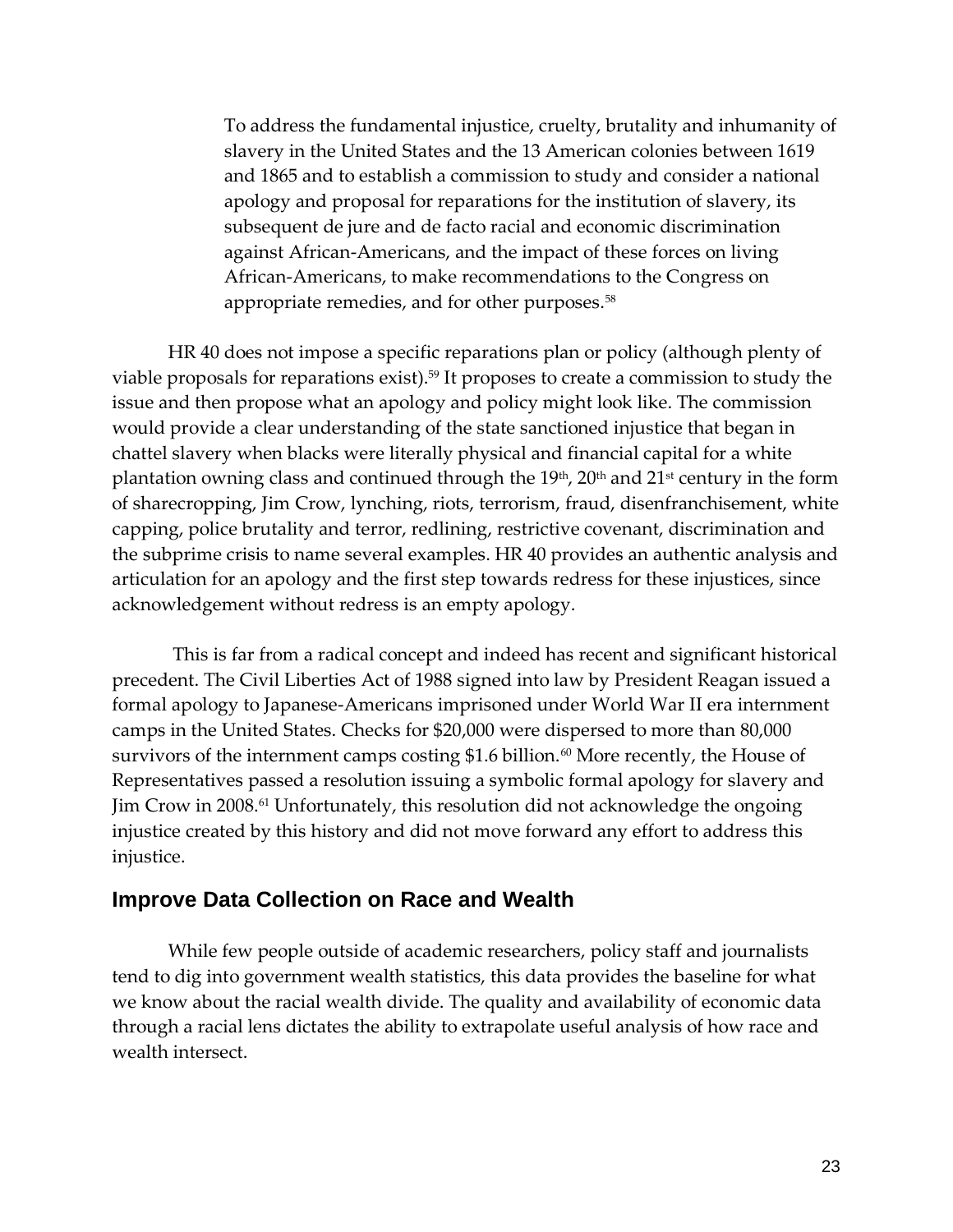Currently the primary source of racial wealth data derives from the Survey of Income and Program Participation (SIPP), the Panel Study of Income Dynamics (PSID), the National Longitudinal Youth Survey (NLSY), or the Survey of Consumer Finances (SCF). These data sets generally only provide racial wealth data for the country as a whole amongst the three largest racial and ethnic groups (black, white, and, sometimes, Latinx. It would be a substantial benefit to understanding and addressing the racial wealth divide to have localized racial wealth data that could identify more specific groups disaggregated by ancestry, including Native Americans disaggregated by tribal origin. Lumping the asset and debt position of Cuban Americans residing in, say, Miami, FL with Mexican Americans residing in say Los Angeles, CA might not accurately define the economic position of either group; likewise aggregating Cambodian descendants who may have migrated to America as war refugees with, say, Japanese Americans who may have immigrated for more economic reasons many generations ago leads to a bias that might not accurate depict the wealth position of either group. Moreover, we need to collect asset and debt information that might be more relevant to communities of color, including exposure to payday lending and the American criminal justice systems, for example. Finally, to better understand gender dynamics and the ways in which gender may intersect with race and ethnicity, we need wealth data that more accurately measures gender, sexual orientation and intra-family power dynamics such as which spouse maintains and makes decisions with regards to household finance.

Income and wealth inequality in the United States, especially across racial and ethnic groups, is dramatic and persistent. While the decennial census and American Community Survey is commonly used by researchers, practitioners, advocates and policymakers to describe local economic conditions and drive policy decisions, it's focus on income without the inclusion of detailed assets and debts renders it somewhat inadequate as an indicator of economic well-being, social mobility and asset-security.

Currently projects like the National Asset Scorecard for Communities of Color (NASCC) with limited funding help fill this void by administering localized surveys to groups disaggregated by specific ancestral origin. But with all the data collection that occurs through or in conjunction with federal offices the optimal solution is to better integrate wealth and racial and ethnic subgroup data in the country's current data collection efforts. The NASCC project has collected detailed data on assets and debts among subpopulations, according to race, ethnicity, tribal affiliation, and country of origin in six metropolitan area contexts – Baltimore, MD., Boston, MA., Los Angeles, CA., Miami, FL., Tulsa, OK., and Washington, DC. The disaggregation of groups into specific ancestral origin allows for a less heterogenous examination of variations in asset holdings both across and within broadly defined racial and ethnic groups, and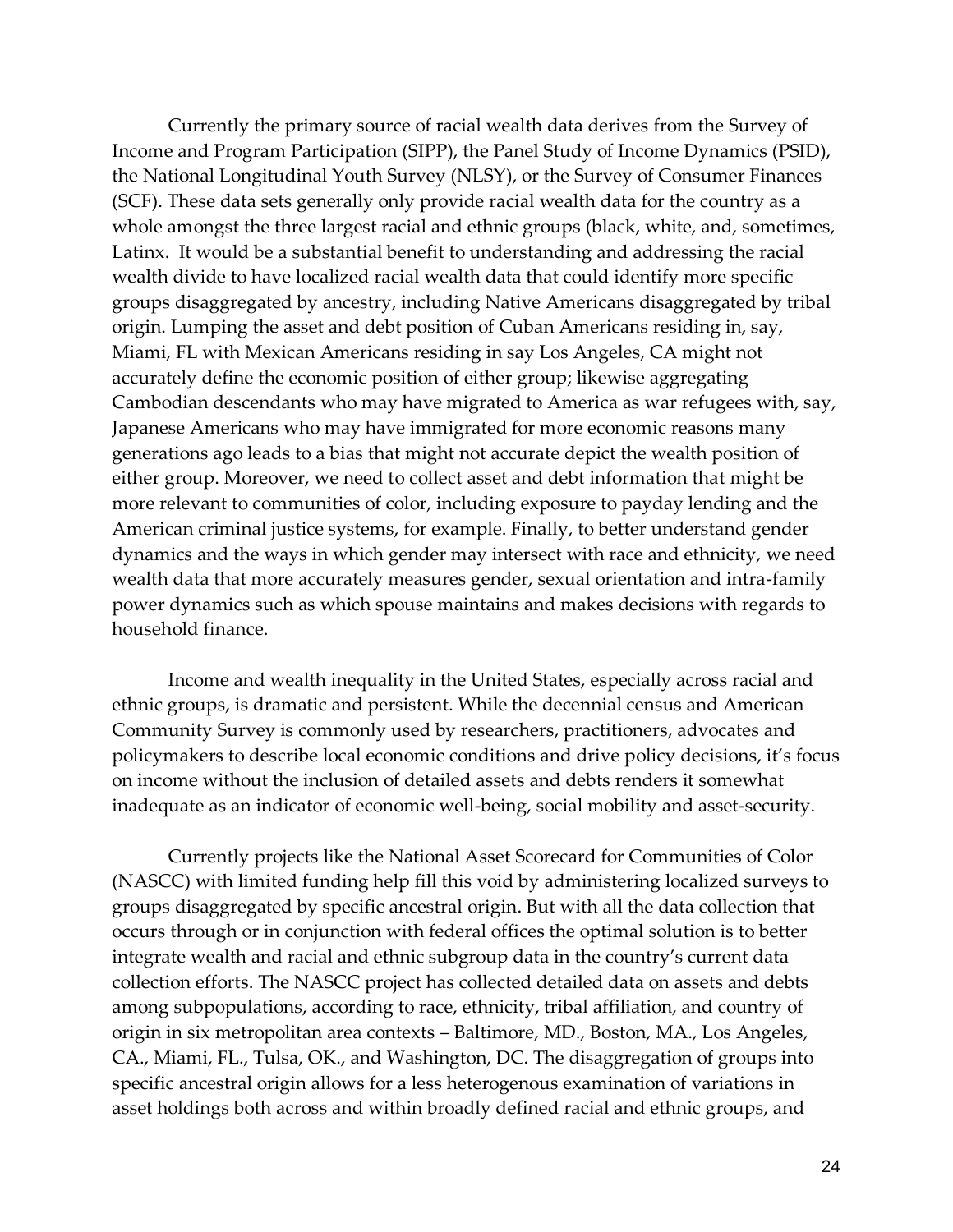how that stratification will vary in a localized context in which asset and debt products, prices and polices may vary. As the United States continues to become more ethnically pluralist, a goal would be for NASCC or a robust version of NASCC be adopted into either the Census Bureau or the Federal Reserve System via perhaps their Survey of Consumer Finance data collection infrastructure to facilitate better research, practice, advocacy, and policy as it relates to understanding and improving economic inclusion across stratified groups.<sup>62</sup>

#### **Racial Wealth Analysis**

Researchers at the Institute on Assets and Social Policy (IASP) at Brandeis University have developed a unified framework for assessing the impact of public policy on the racial wealth divide.<sup>63</sup> We recognize that there is no one size fits all approach or tool to evaluate all policy or even forecast its impact on the racial wealth divide. However, if closing the racial wealth divide is a priority, and promoting racial justice more generally, then adopting mechanisms like the Racial Wealth Audit and the Racial Equity Toolkit – developed by Julie Nelson, senior vice president at *Race Forward* and her colleagues at the Government Alliance on Racial Equity (GARE), which is already widely being implemented in Seattle, Washington, and other cities – is essential to understand the impact and potential unintended consequences of legislation on the racial wealth divide.<sup>64</sup>

A similar policy analysis currently exists for Congress to assess how legislation that adjusts revenue or spending contributes to the national debt. Bills proposed by Congress are scored and an objective impact statement is included in the legislation for lawmakers and the public to understand how new laws will make the national debt go up or down. Unfortunately, scoring related to the national debt is a limited functional barometer of the public benefit of legislation. Nevertheless, there is no reason a similar framework could not be utilized to gauge the impact of legislation on the racial wealth divide. Both Congress and state legislatures could and should adopt a racial equity and stratification lens framework into formal policy analysis through the Congressional Budget Office (CBO) or appropriate state budget offices.

### <span id="page-27-0"></span>**Conclusion**

If the past several decades are to teach us anything about race and wealth, it should be that the racial wealth divide will not be closed without a structural change to the status quo. Individual behavioral action is not the answer to address structurally established barriers nor is the patient aspirant idea that this problem will fix itself. Bold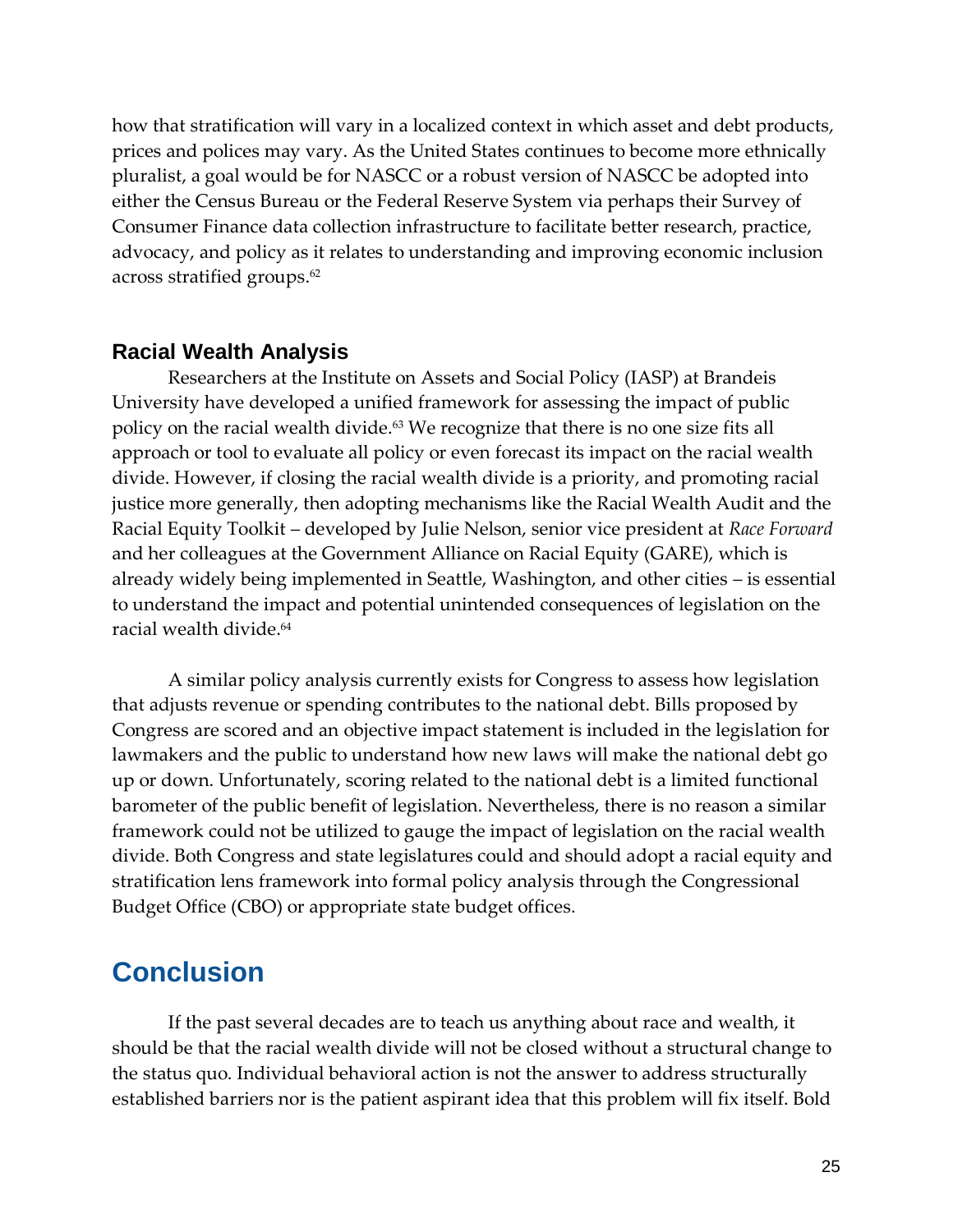action created the disparity and bold action is required to strike at the systemic underpinnings of white supremacy holding the racial wealth divide in place. This report seeks to examine a number of potential solutions already on the table to do just that. It is far from an exhaustive list and the authors acknowledge many great and valid ideas exist that are not listed in these pages. It is our hope that this report can inspire serious action to move forward towards a more fair and just economy and society.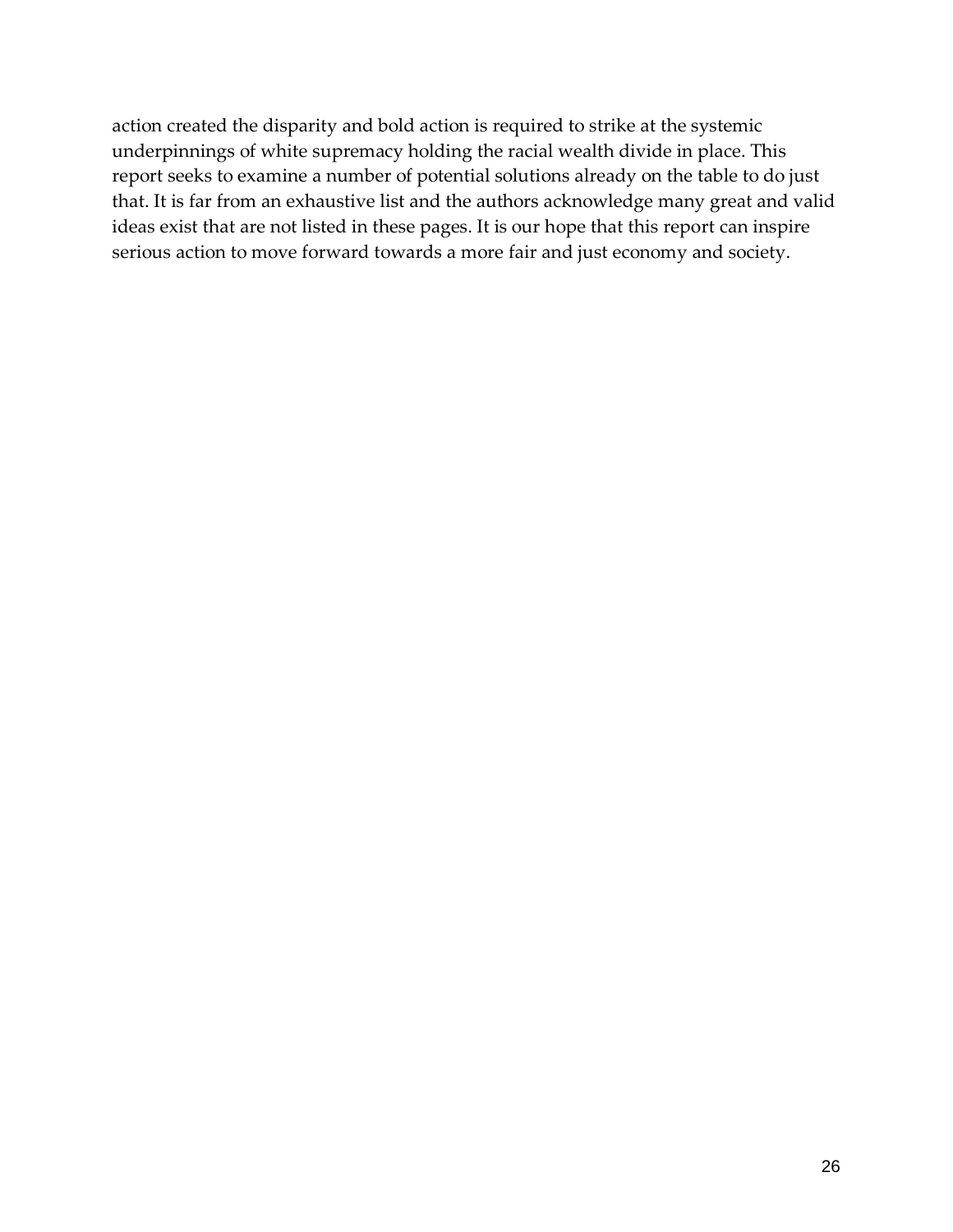### <span id="page-29-0"></span>**End Notes**

 $\overline{a}$ 

<sup>1</sup> Alan A. Aja, Khaing Zaw, Gretchen Beesing, Anne E. Price, Daniel Bustillo, William Darity, Jr, Danielle Clealand, Mark Paul, and Darrick Hamilton. "The Color of Wealth in Miami" *A Joint Publication of: The Kirwan Institute for the Study of Race and Ethnicity at The Ohio State University, the Samuel DuBois Cook Center on Social Equity at Duke University, and the Insight Center for Community Economic Development.* February 2019. [http://kirwaninstitute.osu.edu/wp-content/uploads/2019/02/The-Color-of-Wealth-in-Miami-](http://kirwaninstitute.osu.edu/wp-content/uploads/2019/02/The-Color-of-Wealth-in-Miami-Metro.pdf)[Metro.pdf](http://kirwaninstitute.osu.edu/wp-content/uploads/2019/02/The-Color-of-Wealth-in-Miami-Metro.pdf)

<sup>2</sup> Chuck Collins, Dedrick Asante-Muhammed, Josh Hoxie, and Sabrina Terry. "Dreams Deferred: How Enriching the 1 Percent Widens the Racial Wealth Divide" *Institute for Policy Studies.* January 2019. <https://ips-dc.org/racial-wealth-divide-2019/>

<sup>3</sup> Bruce Mitchell, Juan Franco. "Holc Redlining" Maps: The persistent structure of segregation and economic inequality." *NCRC*. [https://ncrc.org/wp-content/uploads/dlm\\_uploads/2018/02/NCRC-](https://ncrc.org/wp-content/uploads/dlm_uploads/2018/02/NCRC-Research-HOLC-10.pdf)[Research-HOLC-10.pdf](https://ncrc.org/wp-content/uploads/dlm_uploads/2018/02/NCRC-Research-HOLC-10.pdf)

<sup>4</sup> Chuck Collins, Dedrick Asante-Muhammed, Josh Hoxie, and Sabrina Terry. "Dreams Deferred: How Enriching the 1 Percent Widens the Racial Wealth Divide" *Institute for Policy Studies.* January 2019. <https://ips-dc.org/racial-wealth-divide-2019/>

<sup>5</sup> Emanuel Nieves, Jeremie Greer, David Newville, and Meg Wiehe. "Race, Wealth and Taxes: How the Tax Cuts and Jobs Act Supercharges the Racial Wealth Divide". *Prosperity Now and Institute on Taxation and Economic Policy*. October 2018.<https://prosperitynow.org/resources/race-wealth-and-taxes>

<sup>6</sup> Darrick Hamilton and Michael Linden. "The Hidden Rules of Race Embedded in the New Tax Law," *Roosevelt Institute,* May 2018. [http://rooseveltinstitute.org/wp-content/uploads/2018/05/Hidden-Rules-of-](http://rooseveltinstitute.org/wp-content/uploads/2018/05/Hidden-Rules-of-Race-and-Trump-Tax-Law.pdf)[Race-and-Trump-Tax-Law.pdf](http://rooseveltinstitute.org/wp-content/uploads/2018/05/Hidden-Rules-of-Race-and-Trump-Tax-Law.pdf)

<sup>7</sup> Amy Traub, Laura Sullivan, Tatjana Meschede, and Tom Shapiro. "The Asset Value of Whiteness" *Institute on Assets and Social Policy and Demos*. 2017. <https://www.demos.org/sites/default/files/publications/Asset%20Value%20of%20Whiteness.pdf>

<sup>8</sup> William Darity Jr., Darrick Hamilton, Mark Paul, Alan Aja, Anne Price, Antonio Moore, and Caterina Chiopris. "What We Get Wrong About Closing the Racial Wealth Gap". *Samuel DuBois Cook Center on Social Equity and Insight Center for Community Economic Development*. April 2018. [https://socialequity.duke.edu/sites/socialequity.duke.edu/files/site](https://socialequity.duke.edu/sites/socialequity.duke.edu/files/site-images/FINAL%20COMPLETE%20REPORT_.pdf)[images/FINAL%20COMPLETE%20REPORT\\_.pdf](https://socialequity.duke.edu/sites/socialequity.duke.edu/files/site-images/FINAL%20COMPLETE%20REPORT_.pdf)

<sup>9</sup> Darrick Hamilton, William Darity, Jr., Anne E. Price, Vishnu Sridharan, and Rebecca Tippett. "Umbrellas Don't Make it Rain: Why Studying and Working Hard Isn't Enough for Black Americans". *Duke Center for Social Equity, The New School, and Insight Center for Community Economic Development*. 2015. [https://insightcced.org/wp-content/uploads/2015/08/Umbrellas\\_Dont\\_Make\\_It\\_Rain\\_Final.pdf](https://insightcced.org/wp-content/uploads/2015/08/Umbrellas_Dont_Make_It_Rain_Final.pdf)

<sup>10</sup> Amy Traub, Laura Sullivan, Tatjana Meschede, and Tom Shapiro. "The Asset Value of Whiteness" *Institute on Assets and Social Policy and Demos*. 2017. <https://www.demos.org/sites/default/files/publications/Asset%20Value%20of%20Whiteness.pdf>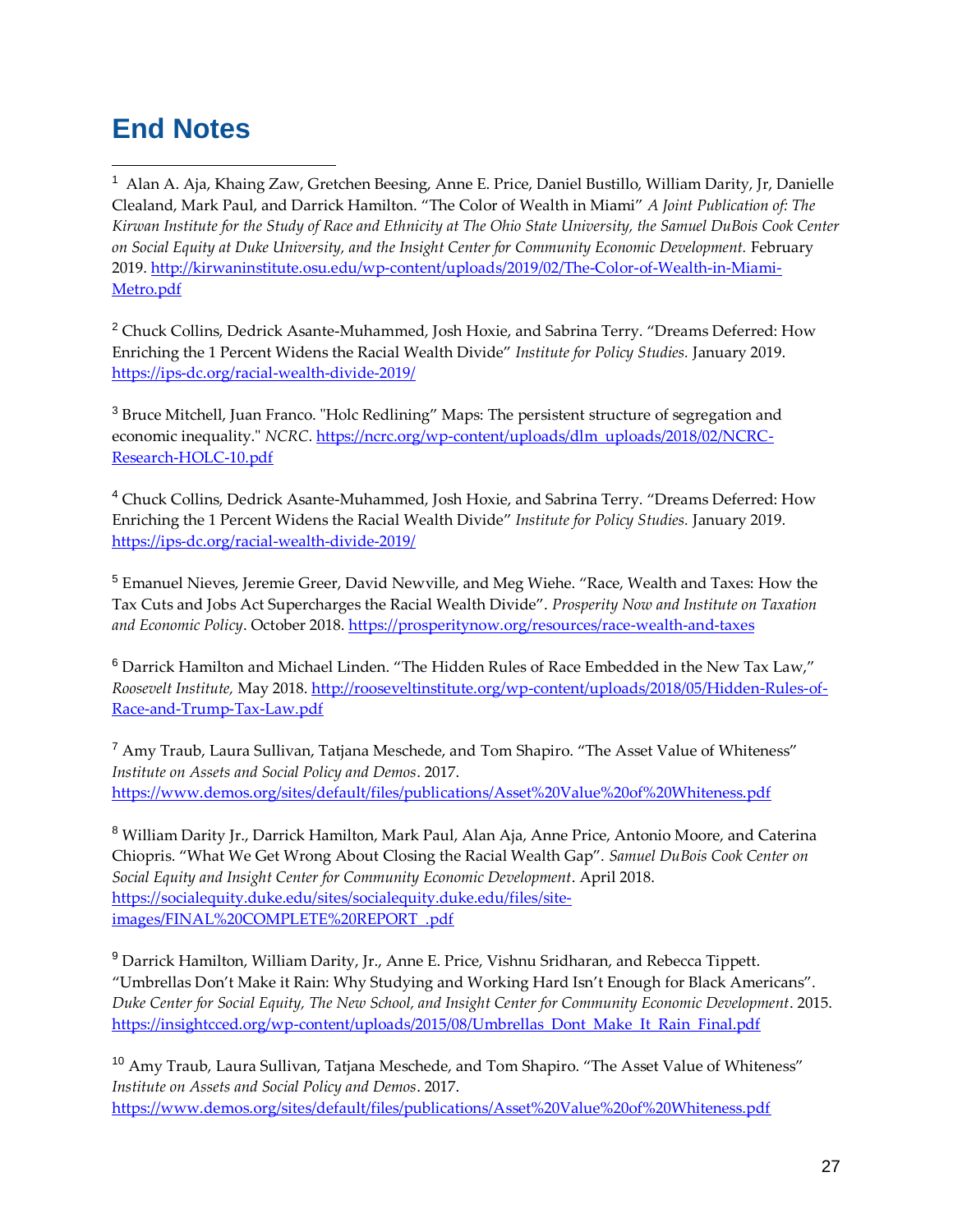<sup>11</sup> There are a number of excellent texts on the history of public policy creating and maintaining the racial wealth divide. Two books for readers interested in learning this history are *The Color of Law: A Forgotten History of How Our Government Segregated America* by Richard Rothstein and *The New Jim Crow: Mass Incarceration in the Age of Colorblindness* by Michelle Alexander.

<sup>12</sup> Sarah Kliff. "An exclusive look at Cory Booker's plan to fight wealth inequality: give poor kids money. Baby bonds, explained." *Vox*. October 22, 2018. https://www.vox.com/policy-andpolitics/2018/10/22/17999558/cory-booker-baby-bonds

<sup>13</sup> Darrick Hamilton and William Darity, Jr. "Race, Wealth, and Intergenerational Poverty: There will never be a post-racial America if the wealth gap persists." *The American Prospect.* August 14, 2009 <http://prospect.org/article/race-wealth-and-intergenerational-poverty>

<sup>14</sup> Two other initial versions of the Baby Bonds proposal appeared in the *Review of Black Political Economy*: Hamilton, Darrick, and William Darity, Jr. 2010. "Can 'Baby Bonds' Eliminate the Racial Wealth Gap in Putative Post-Racial America?" *Review of Black Political Economy,* 37(3,4):207-216; and Darity, William, and Darrick Hamilton. 2012. "Bold Policies for Economic Justice" *Review of Black Political Economy*, 39(1):79-85

<sup>15</sup> US Congress. Senate. American Opportunity Accounts Act. S.3766. 115th Cong. Introduced December 18, 2018.<https://www.congress.gov/bill/115th-congress/senate-bill/3766/text>

<sup>16</sup> Naomi Zewde. "Universal Baby Bonds Reduce Black- White Wealth Inequality, Progressively Raise Net Worth of all Young Adults" *Center on Poverty and Social Policy at Columbia University*. 2018. [https://www.povertycenter.columbia.edu/news-internal/2019/1/18/cpsps-naomi-zewde-finds-that-baby](https://www.povertycenter.columbia.edu/news-internal/2019/1/18/cpsps-naomi-zewde-finds-that-baby-bonds-would-dramatically-reduce-racial-wealth-inequality)[bonds-would-dramatically-reduce-racial-wealth-inequality](https://www.povertycenter.columbia.edu/news-internal/2019/1/18/cpsps-naomi-zewde-finds-that-baby-bonds-would-dramatically-reduce-racial-wealth-inequality)

<sup>17</sup> "Investing in Tomorrow: Helping Families Build Savings and Assets," *Annie E. Casey Foundation.* January 2016, [www.aecf.org/resources/investing-in-tomorrow-helping-families-build-savings-and](http://www.aecf.org/resources/investing-in-tomorrow-helping-families-build-savings-and-%20assets/)[assets/](http://www.aecf.org/resources/investing-in-tomorrow-helping-families-build-savings-and-%20assets/)

<sup>18</sup> Matthew Desmond. "Americans Want to Believe Jobs Are the Solution to Poverty. They're Not." *New York Times*. September 11, 2018. [https://www.nytimes.com/2018/09/11/magazine/americans-jobs-poverty](https://www.nytimes.com/2018/09/11/magazine/americans-jobs-poverty-homeless.html)[homeless.html](https://www.nytimes.com/2018/09/11/magazine/americans-jobs-poverty-homeless.html)

<sup>19</sup> "A profile of the working poor, 2016" *Bureau of Labor Statistics*. July 2018. <https://www.bls.gov/opub/reports/working-poor/2016/home.htm>

<sup>20</sup> Mary C. Daly, Bart Hobijn, Joseph H. Pedtke. "Disappointing Facts about the Black-White Wage Gap." *Federal Reserve Bank of San Francisco*. September, 2017. [http://www.frbsf.org/economic](http://www.frbsf.org/economic-research/publications/economic-letter/2017/september/disappointing-facts-about-black-white-wage-gap/)[research/publications/economic-letter/2017/september/disappointing-facts-about-black-white-wage-gap/](http://www.frbsf.org/economic-research/publications/economic-letter/2017/september/disappointing-facts-about-black-white-wage-gap/)

<sup>21</sup> "The Productivity–Pay Gap." *Economic Policy Institute*. August 2018. [https://www.epi.org/productivity](https://www.epi.org/productivity-pay-gap/)[pay-gap/](https://www.epi.org/productivity-pay-gap/)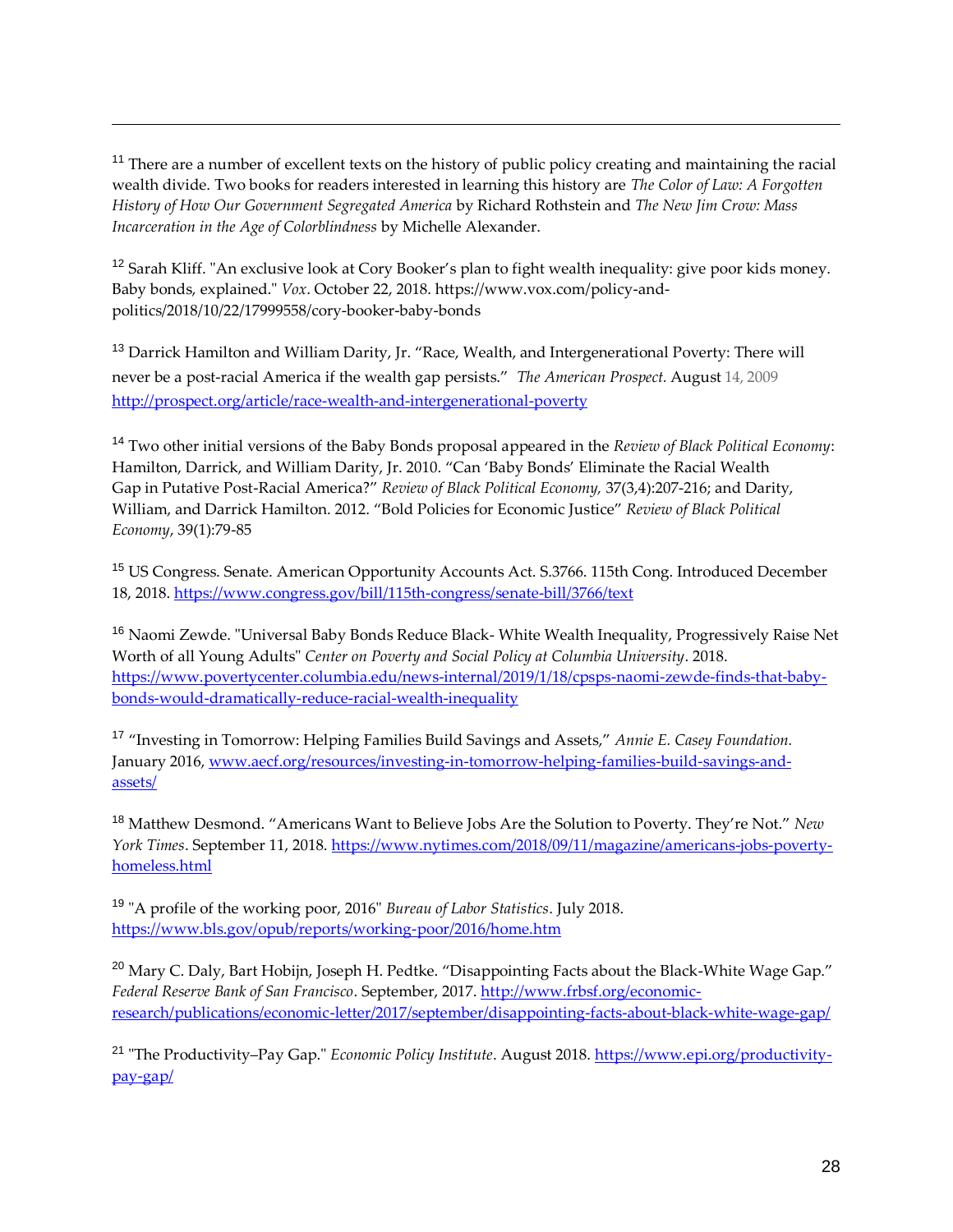<sup>22</sup> Ben Zipperer. "The erosion of the federal minimum wage has increased poverty, especially for black and Hispanic families." *Economic Policy Institute*. June 13, 2018. [https://www.epi.org/publication/the](https://www.epi.org/publication/the-erosion-of-the-federal-minimum-wage-has-increased-poverty-especially-for-black-and-hispanic-families/)[erosion-of-the-federal-minimum-wage-has-increased-poverty-especially-for-black-and-hispanic-families/](https://www.epi.org/publication/the-erosion-of-the-federal-minimum-wage-has-increased-poverty-especially-for-black-and-hispanic-families/)

<sup>23</sup> Mark Paul, William Darity, Jr., And Darrick Hamilton. "The Federal Job Guarantee - A Policy to Achieve Permanent Full Employment." *Center on Budget and Policy Priorities*. March 9, 2018. [https://www.cbpp.org/research/full-employment/the-federal-job-guarantee-a-policy-to-achieve](https://www.cbpp.org/research/full-employment/the-federal-job-guarantee-a-policy-to-achieve-permanent-full-employment)[permanent-full-employment](https://www.cbpp.org/research/full-employment/the-federal-job-guarantee-a-policy-to-achieve-permanent-full-employment)

<sup>24</sup> Among many others, see the Levy Institute at Bard College and the work of David Stein at Claremont McKenna College, for example:

David Stein, Dean Baker and Sarah Rawlins. "The Full Employment Mandate of the Federal Reserve: Its Origins and Importance." *The Center for Economic and Policy Research; Fed Up; The Center for Popular Democracy.* July 2017. https://populardemocracy.org/sites/default/files/Full-Employment\_web-output.pdf

Pavlina R. Tcherneva. "The Job Guarantee: Design, Jobs, and Implementation." *Levy Economics Institute* Economics Working Paper Archive wp\_902,. 2018. [https://ideas.repec.org/p/lev/wrkpap/wp\\_902.html](https://ideas.repec.org/p/lev/wrkpap/wp_902.html)

<sup>25</sup> "Out of Reach 2018: The High Cost of Housing." *National Low-Income Housing Coalition*. 2018. [https://reports.nlihc.org/sites/default/files/oor/OOR\\_2018.pdf](https://reports.nlihc.org/sites/default/files/oor/OOR_2018.pdf)

<sup>26</sup> "The Gap: A Shortage of Affordable Rental Homes." *National Low-Income Housing Coalition*. 2018. <https://reports.nlihc.org/gap>

<sup>27</sup> "Warren Unveils Historic Legislation to Confront America's Housing Crisis." Press release. September 26, 2018. [https://www.warren.senate.gov/newsroom/press-releases/warren-unveils-historic-legislation-to](https://www.warren.senate.gov/newsroom/press-releases/warren-unveils-historic-legislation-to-confront-americas-housing-crisis)[confront-americas-housing-crisis](https://www.warren.senate.gov/newsroom/press-releases/warren-unveils-historic-legislation-to-confront-americas-housing-crisis)

<sup>28</sup> Bruce Mitchell and Juan Franco. "Holc Redlining" Maps: The persistent structure of segregation and economic inequality." *NCRC*. [https://ncrc.org/wp-content/uploads/dlm\\_uploads/2018/02/NCRC-](https://ncrc.org/wp-content/uploads/dlm_uploads/2018/02/NCRC-Research-HOLC-10.pdf)[Research-HOLC-10.pdf](https://ncrc.org/wp-content/uploads/dlm_uploads/2018/02/NCRC-Research-HOLC-10.pdf)

<sup>29</sup> Mehrsa Baradaran And Darrick Hamilton. "Elizabeth Warren's New Housing Proposal Is Actually a Brilliant Plan to Close the Racial Wealth Gap." *Slate*. October 26, 2018. <https://slate.com/business/2018/10/elizabeth-warren-housing-plan-racial-wealth-gap.html>

<sup>30</sup> Laura Sullivan, Tatjana Meschede, Thomas Shapiro, Maria Fernanda Escobar. "Misdirected Investments: How the Mortgage Interest Deduction Drives Inequality and the Racial Wealth Gap." *Institute on Assets and Social Policy (IASP) & National Low-Income Housing Coalition*. October 2017. <https://heller.brandeis.edu/iasp/pdfs/racial-wealth-equity/racial-wealth-gap/misdirected-investments.pdf>

<sup>31</sup> Anirudh Krishna. *One Illness Away: Why People Become Poor and How They Escape*. Oxford University Press, 2010.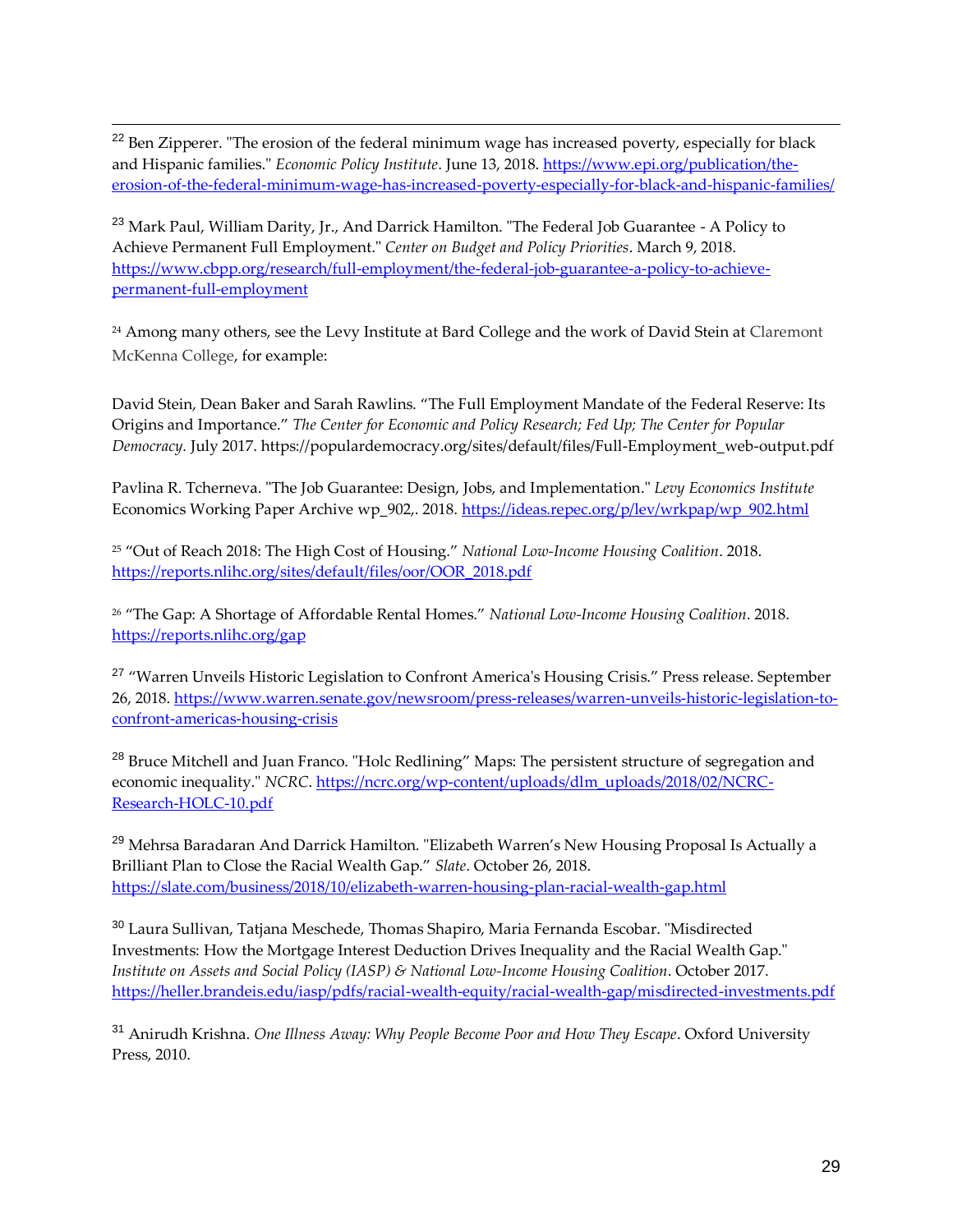<sup>32</sup> Samantha Artiga, Julia Foutz, Elizabeth Cornachione, and Rachel Garfield. "Key Facts on Health and Health Care by Race and Ethnicity". *Kaiser Family Foundation*. June 07, 2016. <https://www.kff.org/disparities-policy/report/key-facts-on-health-and-health-care-by-race-and-ethnicity/>

<sup>33</sup> Sarah Kliff and Dylan Scott. "We read Democrats' 9 plans for expanding health care. Here's how they work." *Vox.* March 20, 2019. [https://www.vox.com/2018/12/13/18103087/medicare-for-all-explained-single](https://www.vox.com/2018/12/13/18103087/medicare-for-all-explained-single-payer-health-care-sanders-jayapal)[payer-health-care-sanders-jayapal](https://www.vox.com/2018/12/13/18103087/medicare-for-all-explained-single-payer-health-care-sanders-jayapal)

<sup>34</sup> "2017 FDIC National Survey of Unbanked and Underbanked Households" *Federal Deposit Insurance Company*. 2017.<https://www.fdic.gov/householdsurvey/>

<sup>35</sup> Tim Lohrentz. "The Net Economic Impact of Payday Lending in the United States." *Insight Center for Community Economic Development*. March 2013.

[http://ww1.insightcced.org/uploads/assets/Net%20Economic%20Impact%20of%20Payday%20Lending.pd](http://ww1.insightcced.org/uploads/assets/Net%20Economic%20Impact%20of%20Payday%20Lending.pdf) [f](http://ww1.insightcced.org/uploads/assets/Net%20Economic%20Impact%20of%20Payday%20Lending.pdf)

Also see:

Aracely Panameño and Keith Corbett. "Wealth-stripping payday loans trouble communities of color." *Center for Responsible Lending*. October 2, 2008. [https://www.responsiblelending.org/research](https://www.responsiblelending.org/research-publication/wealth-stripping-payday-loans-trouble-communities-color)[publication/wealth-stripping-payday-loans-trouble-communities-color](https://www.responsiblelending.org/research-publication/wealth-stripping-payday-loans-trouble-communities-color)

<sup>36</sup> "Providing Non-Bank Financial Services for the Underserved*" Office of Inspector General of the United States Postal Service.* January 27, 2014[. https://www.uspsoig.gov/sites/default/files/document-library](https://www.uspsoig.gov/sites/default/files/document-library-files/2015/rarc-wp-14-007_0.pdf)[files/2015/rarc-wp-14-007\\_0.pdf](https://www.uspsoig.gov/sites/default/files/document-library-files/2015/rarc-wp-14-007_0.pdf)

<sup>37</sup> Kevin Wack. "Postal banking is back on the table. Here's why that matters." *American Banker*. April 26 2018. [https://www.americanbanker.com/opinion/postal-banking-is-back-on-the-table-heres-why-that](https://www.americanbanker.com/opinion/postal-banking-is-back-on-the-table-heres-why-that-matters)[matters](https://www.americanbanker.com/opinion/postal-banking-is-back-on-the-table-heres-why-that-matters)

<sup>38</sup> Mehrsa Baradaran. "It's Time for Postal Banking: The USPS should help extend credit to the unbanked population." *Harvard Law Review*. April 1, 2019. [https://harvardlawreview.org/2014/02/its-time-for-postal](https://harvardlawreview.org/2014/02/its-time-for-postal-banking/)[banking/](https://harvardlawreview.org/2014/02/its-time-for-postal-banking/)

<sup>39</sup> Thomas Herndon and Mark Paul. "A Public Banking Option: As a Mode of Regulation for Household Financial Services in the United States" *The Samuel Dubois Cook Center on Social Equity at Duke University and the Roosevelt Institute.* August 2018. <https://socialequity.duke.edu/sites/socialequity.duke.edu/files/Public%20Banking%20Option-final.pdf>

<sup>40</sup> "Harris Proposes Bold Relief for Families Amid Rising Costs of Living." Press Release. U.S. Senator Kamala Harris. October 18, 2018. [https://www.harris.senate.gov/news/press-releases/harris-proposes](https://www.harris.senate.gov/news/press-releases/harris-proposes-bold-relief-for-families-amid-rising-costs-of-living)[bold-relief-for-families-amid-rising-costs-of-living](https://www.harris.senate.gov/news/press-releases/harris-proposes-bold-relief-for-families-amid-rising-costs-of-living)

<sup>41</sup> Emanuel Nieves, Jeremie Greer, David Newville, and Meg Wiehe. "Race, Wealth and Taxes: How the Tax Cuts and Jobs Act Supercharges the Racial Wealth Divide." *Prosperity Now and Institute on Taxation and Economics Policy*. October 2018.<https://prosperitynow.org/resources/race-wealth-and-taxes>

<sup>42</sup> John Cassidy. "Why Elizabeth Warren's Wealth Tax Would Work." *The New Yorker*. January 31, 2019. [https://www.newyorker.com/news/our-columnists/elizabeth-warrens-wealth-tax-is-an-old-idea-and-its](https://www.newyorker.com/news/our-columnists/elizabeth-warrens-wealth-tax-is-an-old-idea-and-its-time-has-come)[time-has-come](https://www.newyorker.com/news/our-columnists/elizabeth-warrens-wealth-tax-is-an-old-idea-and-its-time-has-come)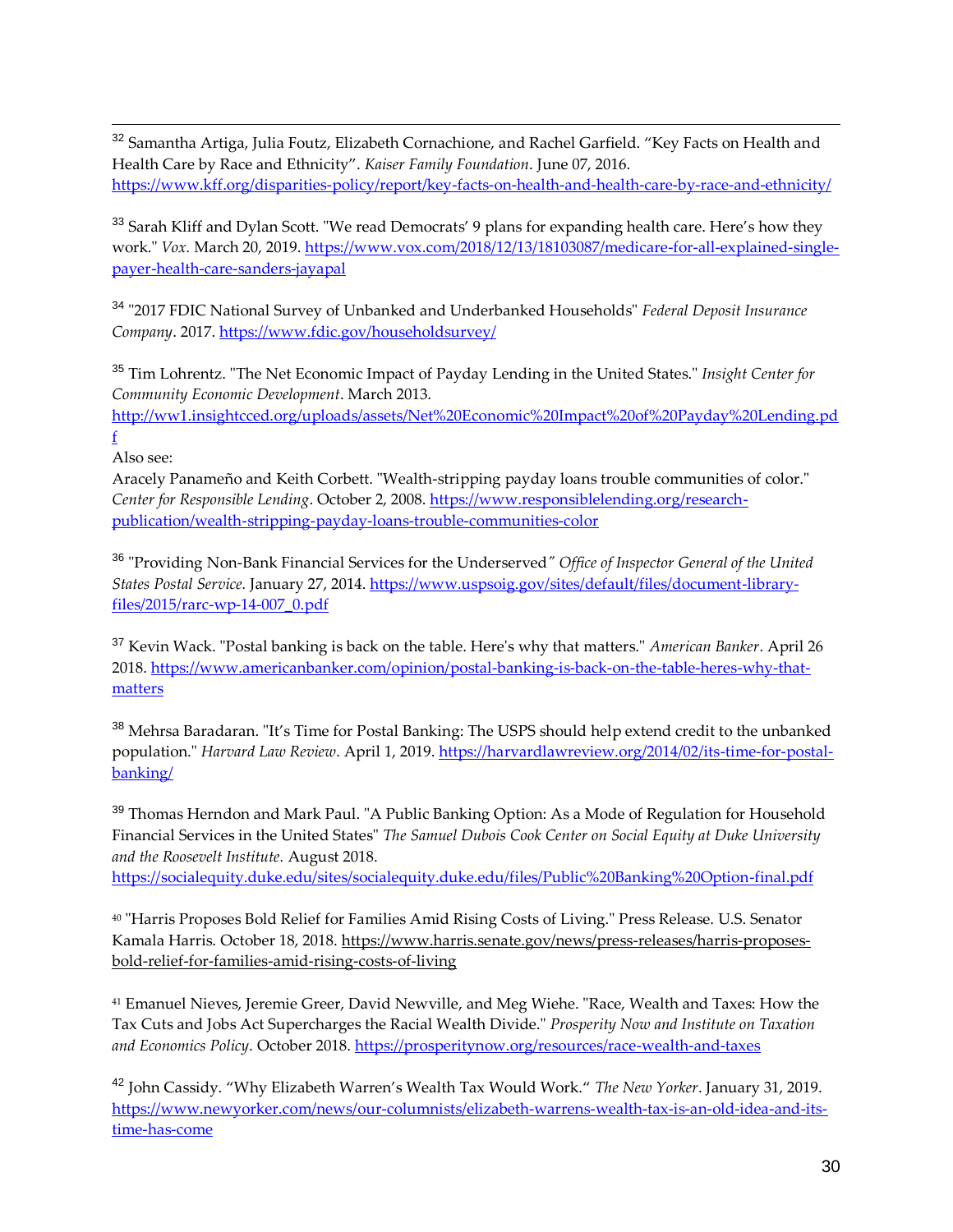<sup>43</sup> "Senator Warren Unveils Proposal to Tax Wealth of Ultra-Rich Americans." Press Release. January 24, 2019. [https://www.warren.senate.gov/newsroom/press-releases/senator-warren-unveils-proposal-to-tax](https://www.warren.senate.gov/newsroom/press-releases/senator-warren-unveils-proposal-to-tax-wealth-of-ultra-rich-americans)[wealth-of-ultra-rich-americans](https://www.warren.senate.gov/newsroom/press-releases/senator-warren-unveils-proposal-to-tax-wealth-of-ultra-rich-americans)

<sup>44</sup> Darien B. Jacobson, Brian G. Raub, and Barry W. Johnson. "The Estate Tax: Ninety Years and Counting." SOI Tax Stats - Compendium of Federal Transfer Tax and Personal Wealth Studies, Volume 2. *The Internal Revenue Service.* <https://www.irs.gov/pub/irs-soi/11pwcompench1aestate.pdf>

<sup>45</sup> "Policy Basics: The Federal Estate Tax." *Center on Budget and Policy Priorities.* November 7, 2018. <https://www.cbpp.org/research/federal-tax/policy-basics-the-federal-estate-tax>

<sup>46</sup> "Sanders Introduces Estate Tax Reform to Combat Inequality". Press Release. January 31, 2019. [https://www.sanders.senate.gov/newsroom/press-releases/sanders-introduces-estate-tax-reform-to](https://www.sanders.senate.gov/newsroom/press-releases/sanders-introduces-estate-tax-reform-to-combat-inequality)[combat-inequality](https://www.sanders.senate.gov/newsroom/press-releases/sanders-introduces-estate-tax-reform-to-combat-inequality)

<sup>47</sup> Lily L. Batchelder. "The "silver spoon" tax: how to strengthen wealth transfer taxation" *Washington Center for Equitable Growth*. October 31, 2016.<https://equitablegrowth.org/silver-spoon-tax/>

<sup>48</sup> "Historical Highest Marginal Income Tax Rates." *Tax Policy Center.* 2018. <https://www.taxpolicycenter.org/statistics/historical-highest-marginal-income-tax-rates>

<sup>49</sup> "Schakowsky Introduces Fairness in Taxation Act." Press Release. January 26, 2017. <https://schakowsky.house.gov/press-releases/schakowsky-introduces-fairness-in-taxation-act/>

<sup>50</sup> Jeff Stein. "Ocasio-Cortez wants higher taxes on very rich Americans. Here's how much money that could raise." *The Washington Post*. January 5, 2019. [https://www.washingtonpost.com/business/2019/01/05/ocasio-cortez-wants-higher-taxes-very-rich](https://www.washingtonpost.com/business/2019/01/05/ocasio-cortez-wants-higher-taxes-very-rich-americans-heres-how-much-money-could-that-raise/?utm_term=.ae01b395240b)[americans-heres-how-much-money-could-that-raise/?utm\\_term=.ae01b395240b](https://www.washingtonpost.com/business/2019/01/05/ocasio-cortez-wants-higher-taxes-very-rich-americans-heres-how-much-money-could-that-raise/?utm_term=.ae01b395240b)

<sup>51</sup> Steve Wamhoff. "Congress Should Reduce, Not Expand, Tax Breaks for Capital Gains." *Institute on Taxation and Economic Policy*. August 1, 2018. [https://itep.org/congress-should-reduce-not-expand-tax](https://itep.org/congress-should-reduce-not-expand-tax-breaks-for-capital-gains/)[breaks-for-capital-gains/](https://itep.org/congress-should-reduce-not-expand-tax-breaks-for-capital-gains/)

<sup>52</sup> Sarah Anderson. "Corporations Should Share the Wealth Before Buying Back Stock." Inequality.org. November 15, 2018. [https://inequality.org/great-divide/corporations-should-share-the-wealth-before](https://inequality.org/great-divide/corporations-should-share-the-wealth-before-buying-back-stock/)[buying-back-stock/](https://inequality.org/great-divide/corporations-should-share-the-wealth-before-buying-back-stock/)

<sup>53</sup> "Booker, Casey Introduce Bill Aimed at Corporate Short-termism, Stock Buybacks" Press Release. U.S. Senator Cory Booker. March 7, 2018. [https://www.booker.senate.gov/?p=press\\_release&id=761](https://www.booker.senate.gov/?p=press_release&id=761)

<sup>54</sup> Chuck Collins, Dedrick Asante-Muhammed, Emanuel Nieves, and Josh Hoxie. "The Road to Zero Wealth: How the Racial Wealth Divide is Hollowing Out America's Middle Class" *Institute for Policy Studies and Prosperity Now*. September 2017. https://ips-dc.org/report-the-road-to-zero-wealth/ <sup>55</sup> Jeremie Greer. "How the U.S. Tax Code Drives Inequality—and What We Can Do to Fix It." *Prosperity Now*. April 20, 2017. [https://prosperitynow.org/blog/how-us-tax-code-drives-inequality-and-what-we](https://prosperitynow.org/blog/how-us-tax-code-drives-inequality-and-what-we-can-do-fix-it)[can-do-fix-it](https://prosperitynow.org/blog/how-us-tax-code-drives-inequality-and-what-we-can-do-fix-it)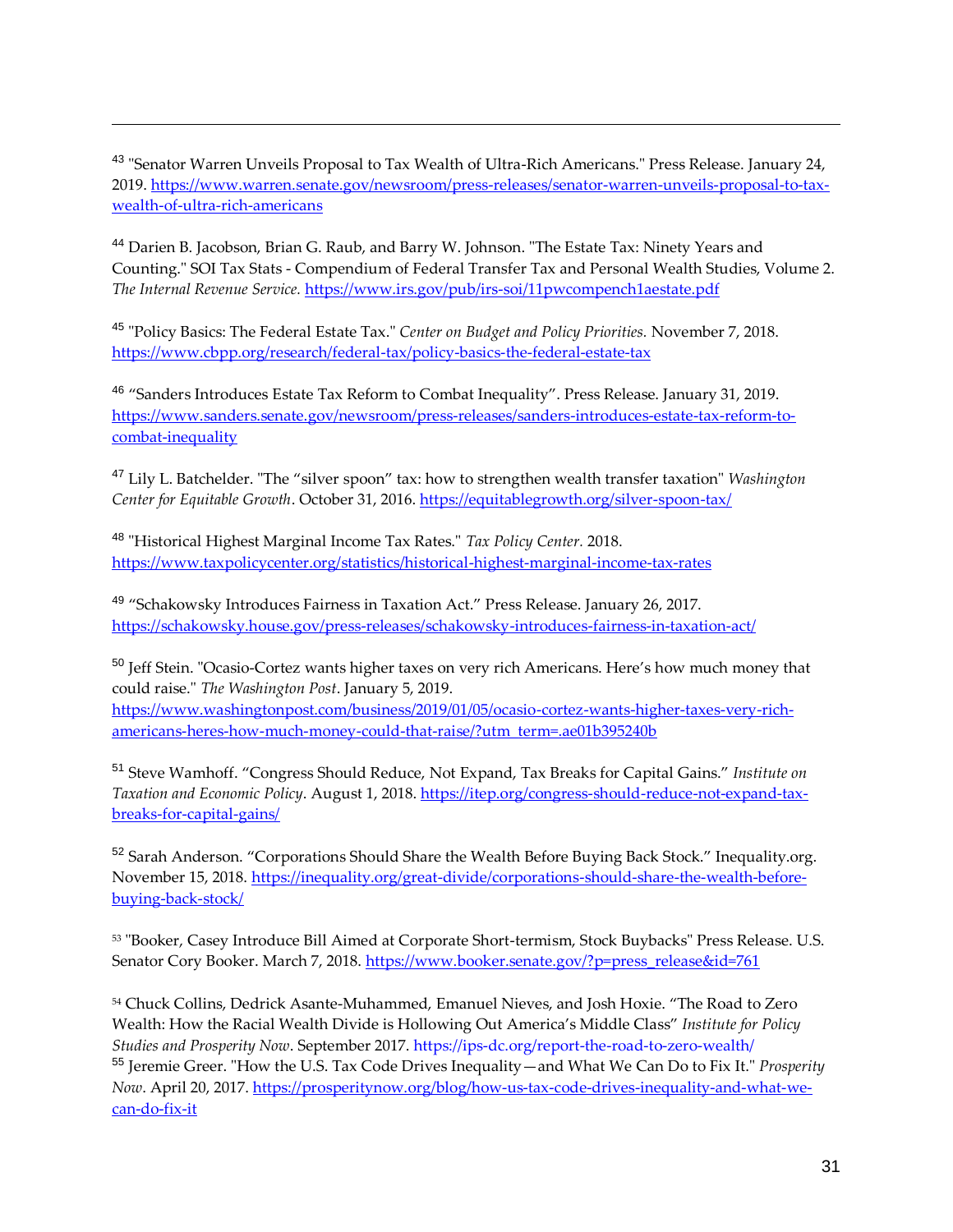<sup>56</sup> Darrick Hamilton and Michael Linden. "The Hidden Rules of Race Embedded in the New Tax Law," *Roosevelt Institute,* May 2018. [http://rooseveltinstitute.org/wp-content/uploads/2018/05/Hidden-Rules-of-](http://rooseveltinstitute.org/wp-content/uploads/2018/05/Hidden-Rules-of-Race-and-Trump-Tax-Law.pdf)[Race-and-Trump-Tax-Law.pdf](http://rooseveltinstitute.org/wp-content/uploads/2018/05/Hidden-Rules-of-Race-and-Trump-Tax-Law.pdf)

<sup>57</sup> Joy Reid. "Reparations for slavery becoming 2020 hot button issue." *AM Joy Show, MSNBC*. March 16, 2019. [https://www.msnbc.com/am-joy/watch/reparations-for-slavery-becoming-2020-hot-button-issue-](https://www.msnbc.com/am-joy/watch/reparations-for-slavery-becoming-2020-hot-button-issue-1459503171691)[1459503171691](https://www.msnbc.com/am-joy/watch/reparations-for-slavery-becoming-2020-hot-button-issue-1459503171691)

<sup>58</sup> H.R.40 - Commission to Study and Develop Reparation Proposals for African-Americans Act. 116th Congress (2019-2020). Introduced January 3, 2019. [https://www.congress.gov/bill/116th](https://www.congress.gov/bill/116th-congress/house-bill/40/text)[congress/house-bill/40/text](https://www.congress.gov/bill/116th-congress/house-bill/40/text)

<sup>59</sup> Julia Craven. "We Absolutely Could Give Reparations To Black People. Here's How." *HuffPost.* February 23, 2019. [https://www.huffingtonpost.com/entry/reparations-black-americans](https://www.huffingtonpost.com/entry/reparations-black-americans-slavery_us_56c4dfa9e4b08ffac1276bd7)[slavery\\_us\\_56c4dfa9e4b08ffac1276bd7?](https://www.huffingtonpost.com/entry/reparations-black-americans-slavery_us_56c4dfa9e4b08ffac1276bd7)

<sup>60</sup> "From Pearl Harbor to an Apology, an Internment Timeline" *The New York Times*. November 27, 2015. <https://www.nytimes.com/2015/11/27/us/from-pearl-harbor-to-an-apology-an-internment-timeline.html>

<sup>61</sup> Danny Lewis. "Five Times the United States Officially Apologized". *Smithsonian Magazine*. May 27, 2016. [https://www.smithsonianmag.com/smart-news/five-times-united-states-officially-apologized-](https://www.smithsonianmag.com/smart-news/five-times-united-states-officially-apologized-180959254/)[180959254/](https://www.smithsonianmag.com/smart-news/five-times-united-states-officially-apologized-180959254/)

 $62$  For more on the National Asset Scorecard for Communities of Color (NASCC), see:

Ana Patricia Muñoz, Marlene Kim, Mariko Chang, Regine O. Jackson, Darrick Hamilton, and William A. Darity Jr. "The Color of Wealth in Boston" *Duke University, The New School, and Federal Reserve Bank of Boston*. 2015.<https://www.bostonfed.org/publications/one-time-pubs/color-of-wealth.aspx>

Melany De La Cruz-Viesca, Zhenxiang Chen, Paul M. Ong, Darrick Hamilton, William A. Darity Jr. "The Color of Wealth in Los Angeles." *A Joint Publication of Duke University, The New School, the University of California, Los Angeles and the Insight Center for Community Economic Development*. 2016. [http://www.aasc.ucla.edu/besol/color\\_of\\_wealth\\_report.pdf](http://www.aasc.ucla.edu/besol/color_of_wealth_report.pdf)

Kilolo Kijakazi, Rachel Marie Brooks Atkins, Mark Paul, Anne Price, Darrick Hamilton, William A. Darity Jr. "The Color of Wealth in the Nation's Capital." A Joint Publication of the Urban Institute, Duke University, The New School, and the Insight Center for Community Economic Development. November 1, 2016. [https://www.urban.org/research/publication/color-wealth-nations-capital/view/full\\_report](https://www.urban.org/research/publication/color-wealth-nations-capital/view/full_report)

Alan A. Aja, Khaing Zaw, Gretchen Beesing, Anne E. Price, Daniel Bustillo William Darity, Jr, Danielle Clealand, Darrick Hamilton, Mark Paul. "The Color of Wealth in Miami" *A Joint Publication of The Kirwan Institute for the Study of Race and Ethnicity at The Ohio State University, the Samuel DuBois Cook Center on Social Equity at Duke University, and the Insight Center for Community Economic Development*. February 2019. <http://kirwaninstitute.osu.edu/wp-content/uploads/2019/02/The-Color-of-Wealth-in-Miami-Metro.pdf>

<sup>63</sup> Thomas Shapiro, Tatjana Meschede, Laura Sullivan. "The Racial Wealth Audit: Measuring How Policies Shape the Racial Wealth Gap". *Institute on Assets and Social Policy at Brandeis University*. September 4, 2014. [https://www.demos.org/publication/racial-wealth-audit-measuring-how-policies-shape-racial](https://www.demos.org/publication/racial-wealth-audit-measuring-how-policies-shape-racial-wealth-gap)[wealth-gap](https://www.demos.org/publication/racial-wealth-audit-measuring-how-policies-shape-racial-wealth-gap)